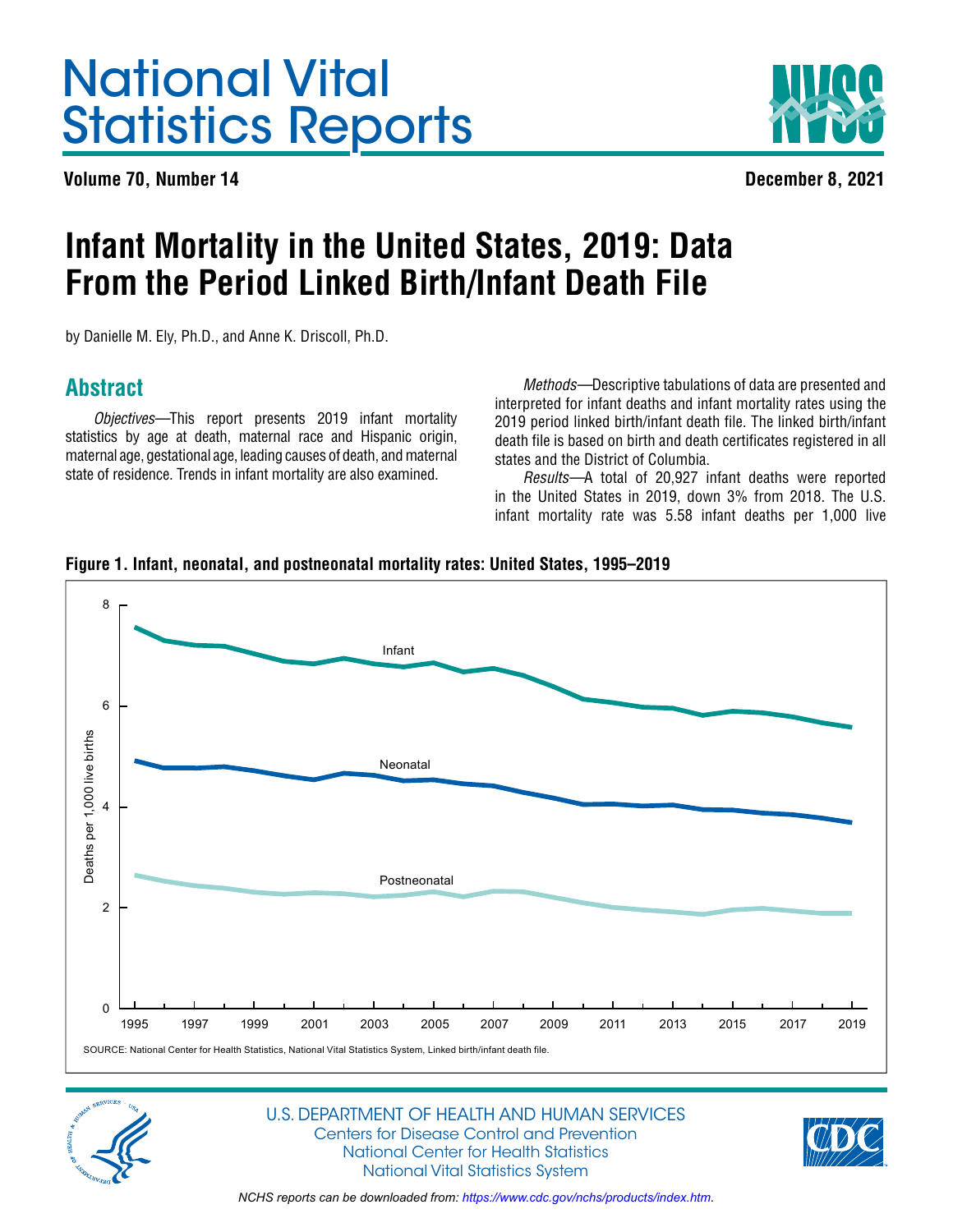<span id="page-1-0"></span>births, a historic low for the country, although not significantly different from the rate of 5.67 in 2018. The neonatal mortality rate declined to 3.69 in 2019 from 3.78 in 2018, while the postneonatal mortality rate was unchanged from 2018 at 1.89. The mortality rate declined for infants of non-Hispanic white women in 2019 compared with 2018; declines in rates for the other race and Hispanic-origin groups were not significant. The 2019 infant mortality rate for infants of non-Hispanic black women (10.62) was more than twice as high as that for infants of non-Hispanic white (4.49), non-Hispanic Asian (3.38), and Hispanic (5.03) women. Infants born very preterm (less than 28 weeks of gestation) had the highest mortality rate (374.46), 184 times as high as that for infants born at term (37–41 weeks of gestation) (2.03). The five leading causes of infant death in 2019 were the same as in 2018. Infant mortality rates by state for 2019 ranged from a low of 3.21 in New Hampshire to a high of 8.71 in Mississippi.

**Keywords:** infant death • maternal and infant characteristics • vital statistics • National Vital Statistics System

# **Introduction**

This report presents infant mortality statistics based on data from the 2019 period linked birth/infant death file. Infant mortality and mortality rates are described by age at death, maternal race and Hispanic origin, maternal age, gestational age, leading causes of death, and maternal state of residence in the United States. Infant mortality trends are also presented by selected characteristics. In the linked file, information from the death certificate is linked to information from the birth certificate for each infant under age 1 year who died in the 50 states, District of Columbia (D.C.), Puerto Rico, or Guam during 2019 (1). The purpose of the linkage is to use variables available from the birth certificate to conduct more detailed analyses of infant mortality patterns (2,3). The linked birth/infant death data set also is the preferred source for examining infant mortality by race and Hispanic origin. Infant mortality rates by race and Hispanic origin are more accurately measured from the birth certificate compared with the death certificate.

For 2019, linked birth/infant death data are not available for American Samoa, Commonwealth of the Northern Marianas, and U.S. Virgin Islands. Some rates calculated from the mortality file differ from those published using the linked file. More details can be found elsewhere (1).

# **Methods**

Data shown in this report are based on birth and infant death certificates registered in all states, D.C., Puerto Rico, and Guam. As part of the Vital Statistics Cooperative Program, each state provides matching birth and death certificate numbers for each infant under age 1 year who died during 2019 to the National Center for Health Statistics. Further discussion of the process of linking births and deaths occurring in different states and file production can be found in the Methodology section of the "User Guide to the 2019 Period/2018 Cohort Linked Birth/Infant Death Public Use File" (1).

The period linked file for 2017 marked the first data year for which the linked birth data for infant deaths for all 50 states and D.C. were based on the 2003 revision of the U.S. Standard Certificate of Live Birth (4) and, accordingly, the first year for which national data on race and Hispanic-origin categories based on 1997 Office of Management and Budget (OMB) standards became available (5).

In 2019, 99.3% of all infant death records were successfully linked to their corresponding birth records. These records were weighted to adjust for the 0.7% of infant death records that were not linked to their corresponding birth certificates (1) (Technical Notes).

Information on births for age and race of mother is imputed if it is not reported on the birth certificate. In 2019, race of mother was imputed for 6.8% of births; mother's age was imputed for 0.01% of births (2,3).

The race and Hispanic-origin groups shown in this report follow the 1997 OMB standards and differ from the bridged-race categories shown in previous reports (5). The categories are: non-Hispanic single-race white, non-Hispanic single-race black or African American, non-Hispanic single-race American Indian or Alaska Native (AIAN), non-Hispanic single-race Asian, non-Hispanic single-race Native Hawaiian or Other Pacific Islander (NHOPI), and Hispanic (for brevity, text references omit the term "single-race"). Race and Hispanic origin are reported separately on the birth certificate. Data are shown in most cases for four specified Hispanic groups: Mexican, Puerto Rican, Cuban, and Central and South American. Additional details on Hispanic origin are available (3). Comparisons between 2019 and 2018 by race and Hispanic origin are made in this report. The 2003 revision of the U.S. Standard Certificate of Live Birth allows the reporting of five race categories for each parent (6)—either alone, as in single race, or in combination, as in more than one race or multiple races—in accordance with the 1997 revised OMB standards (5). Further details on race reporting are available (3).

Cause-of-death statistics are classified in accordance with the *International Statistical Classification of Diseases and Related Health Problems*, *10th Revision* (ICD–10) (7) (Technical Notes).

# **Data by maternal and infant characteristics**

This report presents descriptive tabulations of infant mortality data by a variety of maternal and infant characteristics. These tabulations are useful for understanding the basic relationships between risk factors and infant mortality, unadjusted for the possible effects of other variables. However, women with one risk factor may often have other risk factors as well. For example, teen mothers are more likely to be unmarried and of a low-income status, while mothers who do not receive prenatal care are more likely to be of a low-income status and uninsured. The preferred method for disentangling the multiple interrelationships among risk factors is multivariate analysis; however, an understanding of the basic relationships between risk factors and infant mortality is the first step before more sophisticated types of analyses and may help identify high-risk subgroups for prevention efforts. This report presents several key risk factors for infant mortality: age at death, maternal race and Hispanic origin, maternal age, gestational age, leading causes of infant death, and maternal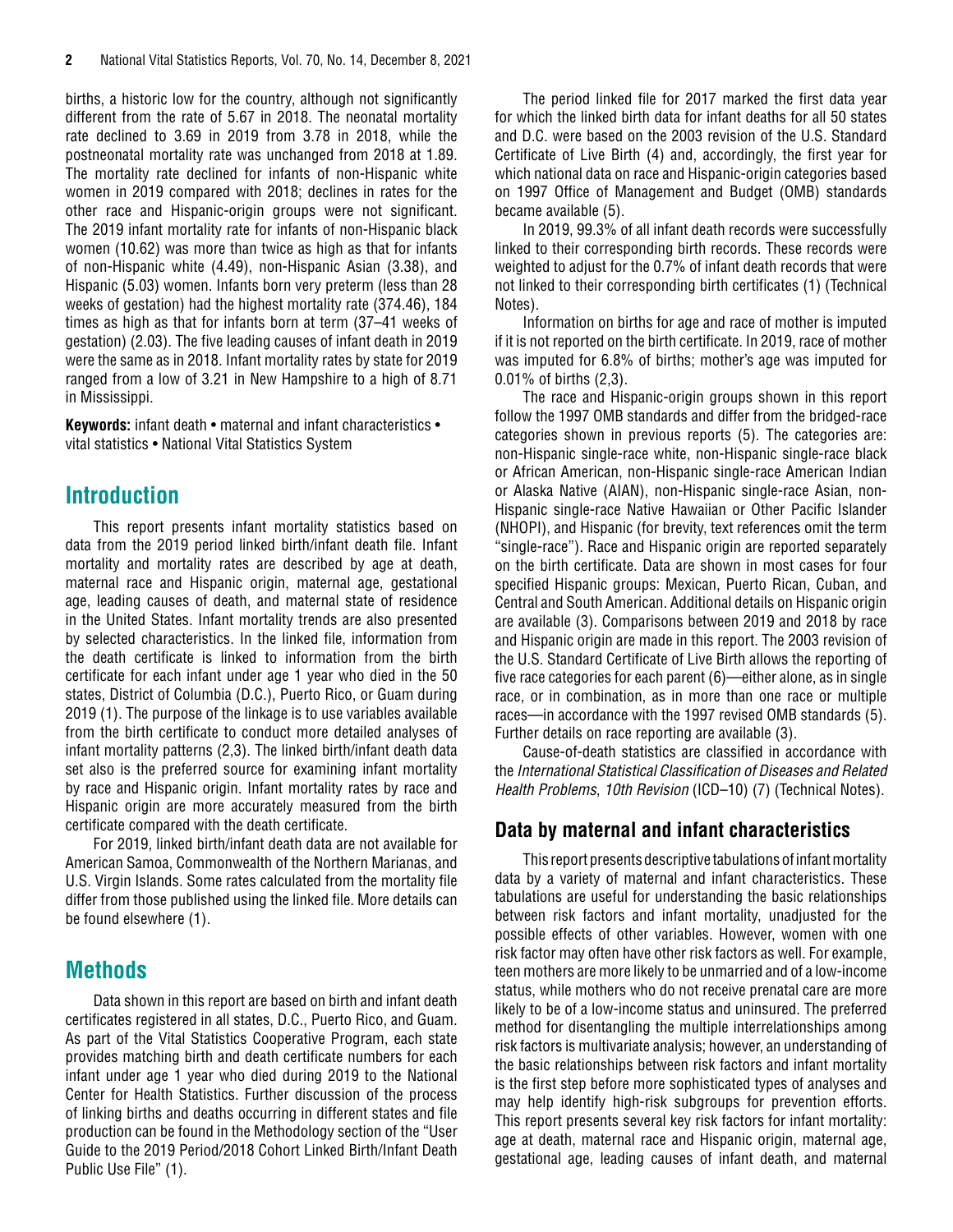<span id="page-2-0"></span>state of residence. For brevity, additional selected risk factors (sex, birthweight, plurality, and nativity [mother's place of birth]) are presented in tables but not discussed in this report.

*Race and Hispanic origin*—Infant mortality rates are presented by race and Hispanic origin of the mother. The linked file is useful for computing accurate infant mortality rates by these characteristics because the race and Hispanic origin of the mother from the birth certificate are used in both the numerator and denominator of the infant mortality rate. In contrast, for rates based on the vital statistics mortality file, race information for the denominator is the race of the mother as reported on the birth certificate, while race information for the numerator is the race of the decedent as reported on the death certificate (2,3,8). More detail on the reliability of race and Hispanic-origin data from the linked file compared with the mortality file is available (8).

*Statistical significance*—Statements in the text have been tested for statistical significance, and a statement that a given infant mortality rate is higher or lower than another rate indicates that the rates are significantly different using a two-tailed *z* test at the alpha level of 0.05. Information on the methods used to test for statistical significance, as well as information on differences between period and cohort data, the weighting of the linked file, maternal age, period of gestation, birthweight, and cause-ofdeath classification, also is available (1) (Technical Notes).

# **Results**

# **Trends in infant mortality and infant age at death**

- In 2019, 20,927 infant deaths were reported in the United States, a decline of 3% from 2018 (21,498). The infant mortality rate was 5.58 deaths per 1,000 live births in 2019, a nonsignificant decline from the 2018 rate of 5.67 and the lowest rate reported in U.S. history [\(Figure 1,](#page-0-0) [Table 1](#page-6-0)).
- The U.S. infant mortality rate has generally trended downward since 1995 (the first year that the period linked birth/infant death file was available) and has declined 19% since 2005, the most recent high (6.86).
- The 2019 neonatal mortality rate (infant deaths at less than 28 days) declined 2% to 3.69 from 3.78 in 2018. The neonatal mortality rate has generally declined since 1995 and is also down 19% since 2005 (4.54).
- The 2019 postneonatal mortality rate (infant deaths at 28 days or more) was unchanged from 2018 (1.89). The postneonatal mortality rate has also generally declined since 1995 and is also down 19% since 2005 (2.32).

# **Race and Hispanic origin**

The mortality rate for infants of non-Hispanic white women declined 3% from 2018 to 2019 (from 4.63 to 4.49 infant deaths per 1,000 births). Declines in rates for infants born to non-Hispanic black (10.75 to 10.62), non-Hispanic AIAN (8.15 to 7.87), non-Hispanic Asian (3.63 to 3.38),

and non-Hispanic NHOPI (9.39 to 8.19) women were not significant. A nonsignificant increase was found in the mortality rate for infants of Hispanic women from 2018 to 2019 (4.86 to 5.03) [\(Tables 1](#page-6-0) and [2,](#page-8-0) [Figure 2\)](#page-3-0).

- Among Hispanic-origin subgroups, the mortality rate for infants of Central and South American women increased 13% from 2018 to 2019 (4.02 to 4.53); declines in mortality rates for infants of Mexican and Cuban women were not significant between the 2 years. The increase in the mortality rate for infants of Puerto Rican women was not significant (5.61 to 6.17).
- In 2019, infant mortality continued to vary by race: Infants of non-Hispanic black women had the highest mortality rate (10.62), followed by infants of non-Hispanic NHOPI (8.19), non-Hispanic AIAN (7.87), Hispanic (5.03), non-Hispanic white (4.49), and non-Hispanic Asian (3.38) women.
- Infants of non-Hispanic black women also had the highest neonatal mortality rate in 2019 (6.85) compared with infants of the other race and Hispanic-origin groups; the lowest mortality rate was for infants of non-Hispanic Asian women (2.52).
- In 2019, postneonatal mortality rates were higher for infants of non-Hispanic AIAN (3.87), non-Hispanic black (3.77), and non-Hispanic NHOPI (3.17) women than for infants of non-Hispanic white (1.57), Hispanic (1.55), and non-Hispanic Asian (0.85) women.
- Among Hispanic-origin subgroups in 2019, infants of Puerto Rican women had the highest mortality rate (6.17), followed by infants of Mexican (4.96), Central and South American (4.53), and Cuban (4.14) women.

# **Maternal age**

- No significant changes were found in mortality rates for infants of women in any maternal age group between 2018 and 2019. Rates declined for infants of women aged 20–39 and increased for infants of women under age 20 and aged 40 and over, but these changes were not significant [\(Figure 3,](#page-3-0) [Table 2\).](#page-8-0)
- Mortality rates were highest for infants of females under age 20 (8.68 infant deaths per 1,000 births), decreased to a low of 4.57 for infants of women aged 30–34, and then increased to 7.01 for infants of women aged 40 and over (the second-highest rate).

# **Gestational age**

- Infant mortality rates declined from 2018 to 2019 for infants born at less than 32 weeks (185.79 to 180.40 infant deaths per 1,000 births) and at 32–33 weeks (21.95 to 19.21). Infant mortality rates for all other gestational age categories did not change significantly between 2018 and 2019 [\(Table,](#page-4-0) [Table 2\)](#page-8-0) (4).
- In 2019, 66% of infant deaths occurred among infants born preterm (less than 37 weeks of gestation), unchanged from 2018.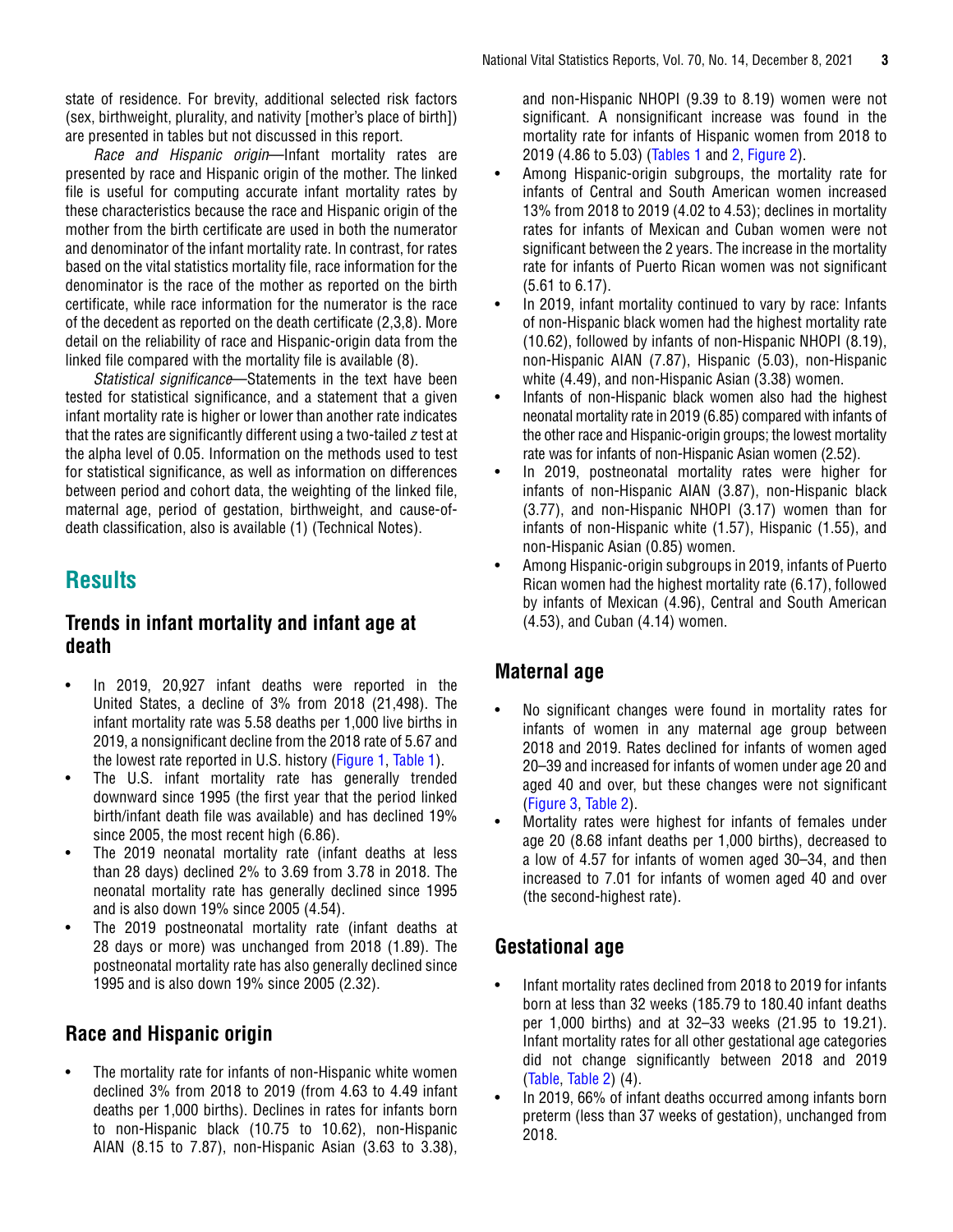

<span id="page-3-0"></span>**Figure 2. Infant mortality rate, by maternal race and Hispanic origin: United States, 2018–2019**



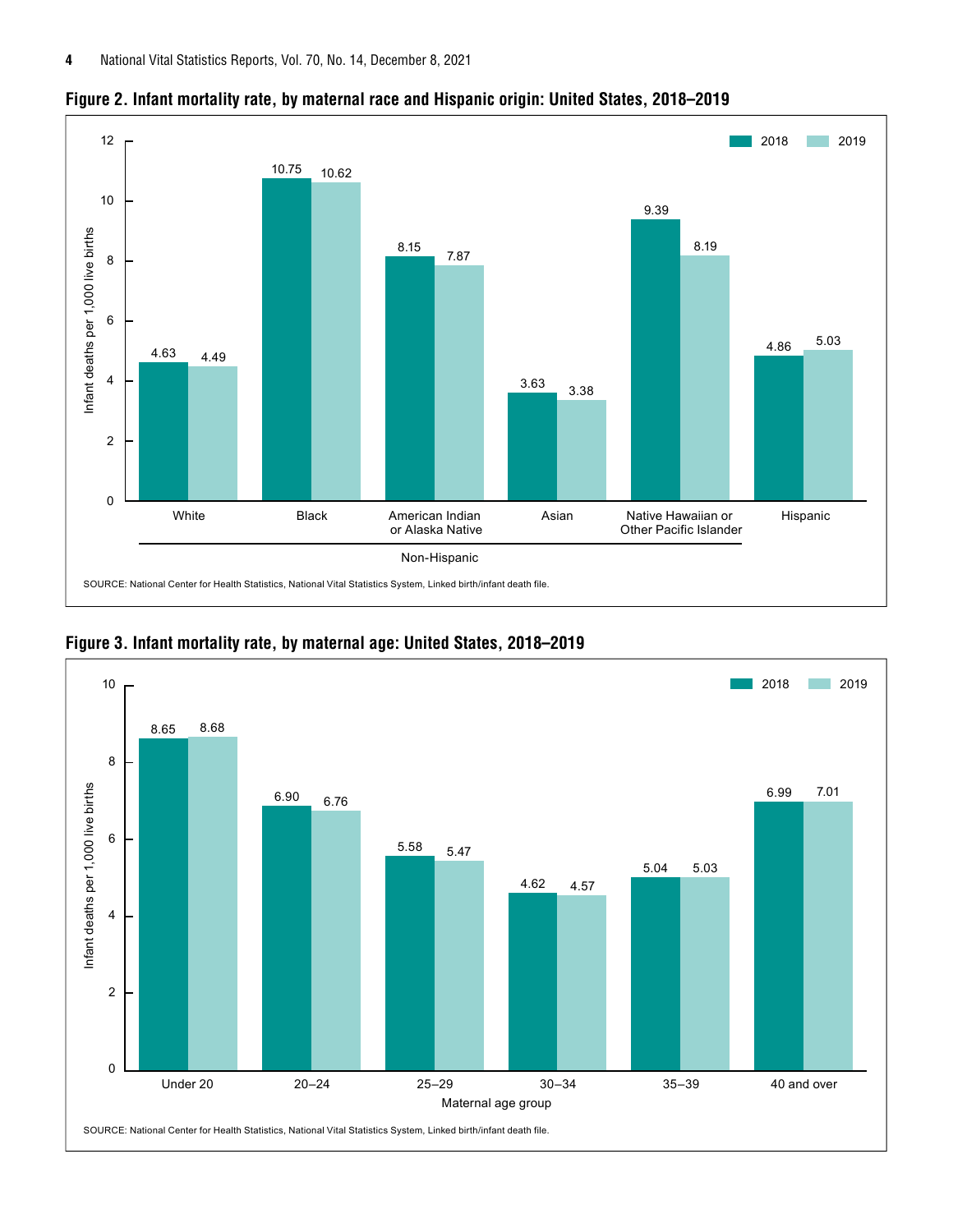| Year | Less than 32 weeks | 32–33 weeks | 34–36 weeks                  | 37-41 weeks | 42 weeks or more |
|------|--------------------|-------------|------------------------------|-------------|------------------|
|      |                    |             | Deaths per 1,000 live births |             |                  |
|      | 180.40             | 19.21       | 8.21                         | 2.03        | 5.72             |
|      | 185.79             | 21.95       | 8.21                         | 2.05        | 5.39             |
|      | 187.56             | 20.50       | 8.50                         | 2.10        | 3.98             |
|      | 190.15             | 20.12       | 8.65                         | 2.19        | 4.31             |
|      | 193.54             | 20.79       | 8.76                         | 2.17        | 4.20             |

#### <span id="page-4-0"></span>**Table. Infant mortality rate, by gestational age: United States, 2015–2019**

SOURCE: National Center for Health Statistics, National Vital Statistics System, Linked birth/infant death file.

# **Leading causes of infant death**

- In 2019, the five leading causes of all infant deaths were the same as those in 2018: congenital malformations (21% of infant deaths), disorders related to short gestation and low birth weight (17%), maternal complications (6%), sudden infant death syndrome (SIDS) (6%), and unintentional injuries (6%) ([Table 3\)](#page-12-0).
- From 2018 through 2019, infant mortality rates for unintentional injuries increased from 30.8 infant deaths per 100,000 births to 33.7, while infant mortality rates declined for disorders related to short gestation and low birth weight (97.1 to 92.3) and maternal complications (36.2 to 33.4). Declines in rates for congenital malformations (118.7 to 115.1) and SIDS (35.1 to 33.4) were not significant.
- Congenital malformations was the leading cause of death for infants born to non-Hispanic white (105.5), non-Hispanic AIAN (119.5), and Hispanic (127.5) women ([Table 4\)](#page-13-0).
- Disorders related to short gestation and low birth weight was the leading cause of death for infants of non-Hispanic black (237.0) and non-Hispanic Asian (75.0) women.

# **Infant mortality by state**

- By state, infant mortality ranged from a low of 3.21 infant deaths per 1,000 births in New Hampshire to a high of 8.71 in Mississippi (Figure 4, [Table 5\)](#page-14-0).
- Twelve states had infant mortality rates significantly lower than the national infant mortality rate of 5.58: California, Colorado, Connecticut, Idaho, Kentucky, Massachusetts, Minnesota, New Hampshire, New Jersey, New York, Oregon, and Washington.

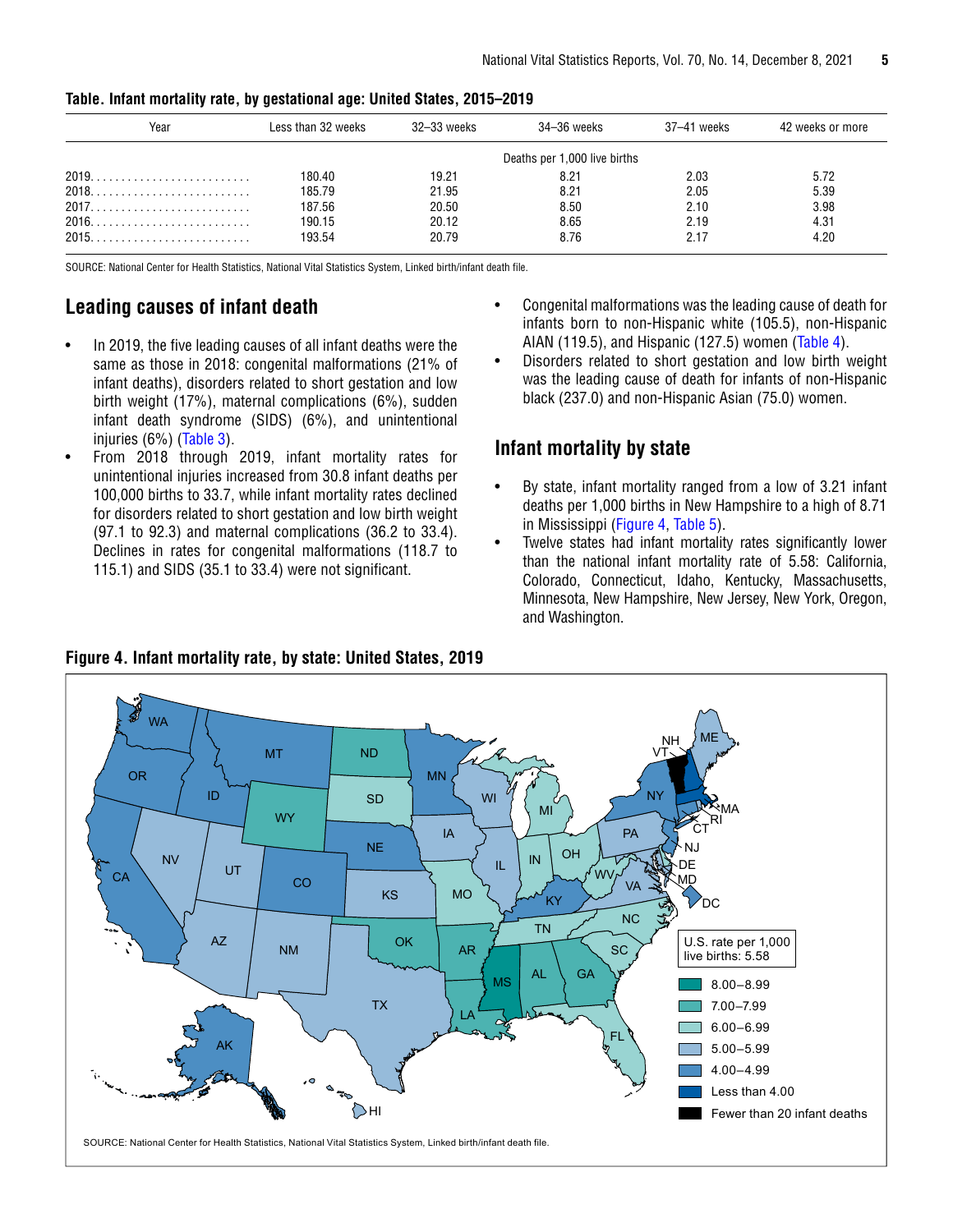- <span id="page-5-0"></span>**6** National Vital Statistics Reports, Vol. 70, No. 14, December 8, 2021
- Fourteen states had infant mortality rates significantly higher than the U.S. infant mortality rate: Alabama, Arkansas, Florida, Georgia, Indiana, Louisiana, Michigan, Mississippi, North Carolina, North Dakota, Ohio, Oklahoma, South Carolina, and Tennessee.

# **References**

- 1. National Center for Health Statistics. User guide to the 2019 period/2018 cohort linked birth/infant death public use file. Hyattsville, MD. 2021. Available from: [https://ftp.cdc.gov/pub/](https://ftp.cdc.gov/pub/Health_Statistics/NCHS/Dataset_Documentation/DVS/period-cohort-linked/19PE18CO_linkedUG.pdf) [Health\\_Statistics/NCHS/Dataset\\_Documentation/DVS/period](https://ftp.cdc.gov/pub/Health_Statistics/NCHS/Dataset_Documentation/DVS/period-cohort-linked/19PE18CO_linkedUG.pdf)[cohort-linked/19PE18CO\\_linkedUG.pdf.](https://ftp.cdc.gov/pub/Health_Statistics/NCHS/Dataset_Documentation/DVS/period-cohort-linked/19PE18CO_linkedUG.pdf)
- 2. Martin JA, Hamilton BE, Osterman MJK, Driscoll AK. Births: Final data for 2019. National Vital Statistics Reports; vol 70 no 2. Hyattsville, MD: National Center for Health Statistics. 2021. DOI: [https://dx.doi.org/10.15620/cdc:100472.](https://dx.doi.org/10.15620/cdc:100472)
- 3. National Center for Health Statistics. User guide to the 2019 natality public use file. Hyattsville, MD. 2020. Available from: [https://ftp.](https://ftp.cdc.gov/pub/Health_Statistics/NCHS/Dataset_Documentation/DVS/natality/UserGuide2019-508.pdf) [cdc.gov/pub/Health\\_Statistics/NCHS/Dataset\\_Documentation/](https://ftp.cdc.gov/pub/Health_Statistics/NCHS/Dataset_Documentation/DVS/natality/UserGuide2019-508.pdf) [DVS/natality/UserGuide2019-508.pdf](https://ftp.cdc.gov/pub/Health_Statistics/NCHS/Dataset_Documentation/DVS/natality/UserGuide2019-508.pdf).
- 4. Ely DM, Driscoll AK. Infant mortality in the United States, 2017: Data from the period linked birth/infant death file. National Vital Statistics Reports; vol 68 no 10. Hyattsville, MD: National Center for Health Statistics. 2019.
- 5. Office of Management and Budget. Revisions to the standards for the classification of federal data on race and ethnicity. Fed Regist 62(210):58782–90. 1997.
- 6. National Center for Health Statistics. 2003 revisions of the U.S. Standard Certificates and Reports. Available from: [https://www.](https://www.cdc.gov/nchs/nvss/vital_certificate_revisions.htm) [cdc.gov/nchs/nvss/vital\\_certificate\\_revisions.htm.](https://www.cdc.gov/nchs/nvss/vital_certificate_revisions.htm)
- 7. World Health Organization. International statistical classification of diseases and related health problems, 10th revision (ICD–10). 2nd ed. Geneva, Switzerland. 2004.
- 8. Kochanek KD, Murphy SL, Xu JQ, Arias E. Deaths: Final data for 2017. National Vital Statistics Reports; vol 68 no 9. Hyattsville, MD: National Center for Health Statistics. 2019. Available from: [https://www.cdc.gov/nchs/data/nvsr/nvsr68/nvsr68\\_09-508.pdf.](https://www.cdc.gov/nchs/data/nvsr/nvsr68/nvsr68_09-508.pdf)
- 9. National Center for Health Statistics. U.S. Standard Certificate of Live Birth. 2003. Available from: [https://www.cdc.gov/nchs/data/](https://www.cdc.gov/nchs/data/dvs/birth11-03final-ACC.pdf) [dvs/birth11-03final-ACC.pdf](https://www.cdc.gov/nchs/data/dvs/birth11-03final-ACC.pdf).
- 10. Xu JQ, Murphy SL, Kochanek KD, Arias E. Deaths: Final data for 2019. National Vital Statistics Reports; vol 70 no 8. Hyattsville, MD: National Center for Health Statistics. 2021. DOI: [https://dx.doi.org/10.15620/cdc:106058.](https://dx.doi.org/10.15620/cdc:106058)
- 11. Martin JA, Osterman MJK, Kirmeyer SE, Gregory ECW. Measuring gestational age in vital statistics data: Transitioning to the obstetric estimate. National Vital Statistics Reports; vol 64 no 5. Hyattsville, MD: National Center for Health Statistics. 2015.
- 12. National Center for Health Statistics. Instructions for classifying the underlying cause of death, 2021. NCHS Instruction Manual, part 2a. Hyattsville, MD.
- 13. National Center for Health Statistics. Vital statistics ICD–10 ACME decision tables for classifying underlying causes of death, 2016. NCHS Instruction Manual, part 2c. Hyattsville, MD.
- 14. National Center for Health Statistics. Mortality multiple cause-ofdeath public use data file documentation (published annually). Hyattsville, MD. 2016.
- 15. World Health Organization. Manual of the International Statistical Classification of Diseases, Injuries, and Causes of Death: Based on the recommendations of the Ninth Revision Conference, 1975,

and adopted by the Twenty-ninth World Health Assembly, 1975 revision. Geneva, Switzerland. 1977.

16. National Center for Health Statistics. ICD–10 cause-of-death lists for tabulating mortality statistics (updated March 2011 to include WHO updates to ICD-10 for data year 2011). NCHS Instruction Manual, part 9. Hyattsville, MD. 2011.

# **List of Detailed Tables**

| 1.               | Live births, infant, neonatal, and postneonatal deaths, and<br>mortality rates: United States, 1995-2019, and by race and |    |
|------------------|---------------------------------------------------------------------------------------------------------------------------|----|
|                  |                                                                                                                           |    |
| $2^{1}$          | Infant mortality rates, live births, and infant deaths, by                                                                |    |
|                  | selected characteristics and by race and Hispanic origin of<br>mother: United States, 2019                                | 9  |
| 3.               | Infant deaths, percentage of deaths, and infant mortality                                                                 |    |
|                  | rates, by five leading causes of infant death: United States,                                                             | 13 |
| $\overline{4}$ . | Infant deaths and mortality rates for the five leading causes                                                             |    |
|                  | of infant death, by race and Hispanic origin of mother:                                                                   | 14 |
| 5.               | Infant mortality rate: United States and each state,                                                                      |    |
|                  |                                                                                                                           | 15 |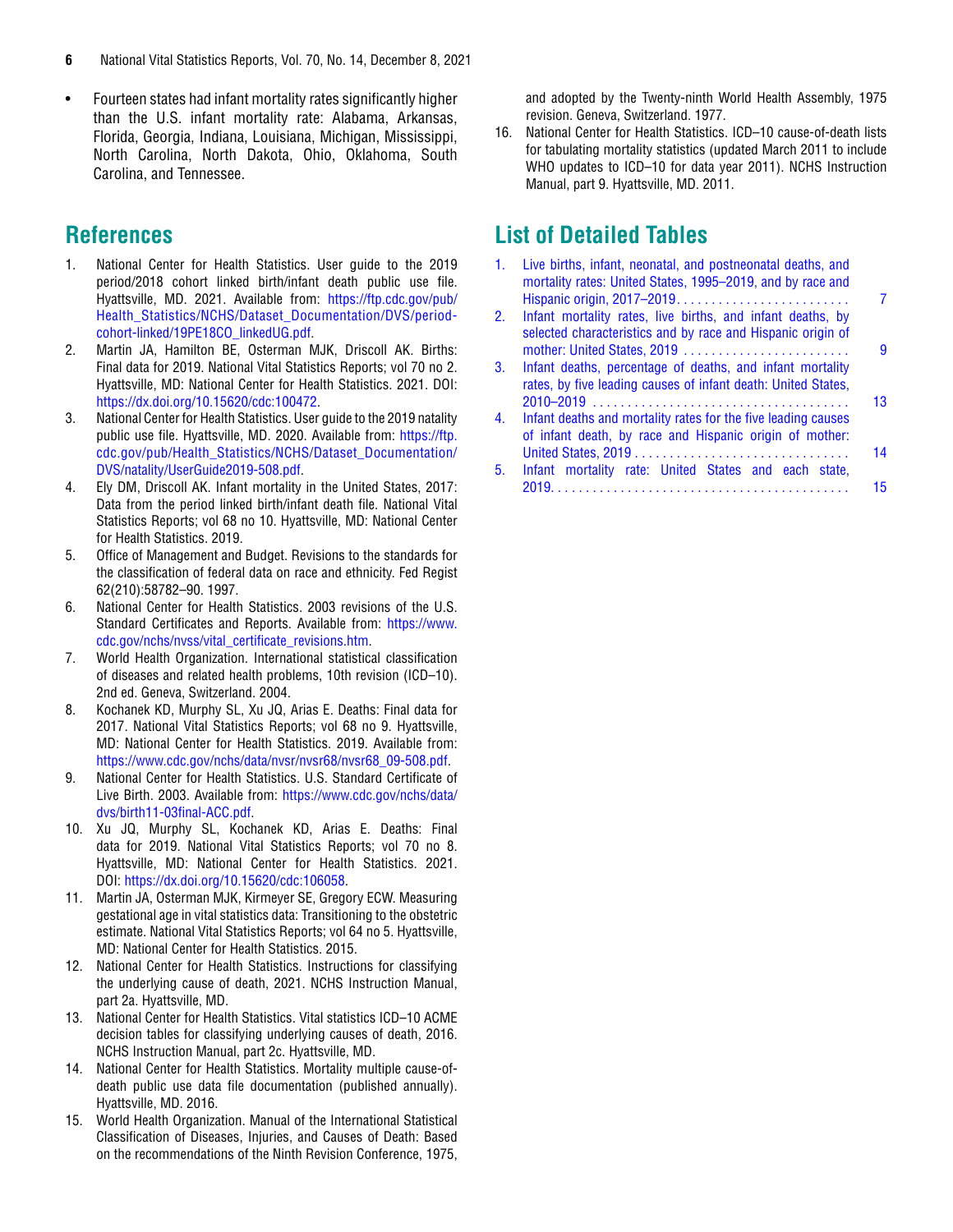# <span id="page-6-0"></span>**Table 1. Live births, infant, neonatal, and postneonatal deaths, and mortality rates: United States, 1995–2019, and by race and Hispanic origin, 2017–2019**

|                                      |             |               | Number          |                        |        | Deaths per 1,000 live births |              |
|--------------------------------------|-------------|---------------|-----------------|------------------------|--------|------------------------------|--------------|
| Year and race and Hispanic origin    | Live births | Infant deaths | Neonatal deaths | Postneonatal<br>deaths | Infant | Neonatal                     | Postneonatal |
| All race and Hispanic-origin groups  |             |               |                 |                        |        |                              |              |
|                                      | 3,747,540   | 20,927        | 13,834          | 7,093                  | 5.58   | 3.69                         | 1.89         |
|                                      | 3,791,712   | 21,498        | 14,329          | 7,169                  | 5.67   | 3.78                         | 1.89         |
|                                      | 3,855,500   | 22,341        | 14,844          | 7,497                  | 5.79   | 3.85                         | 1.94         |
|                                      | 3,945,875   | 23,157        | 15,303          | 7,854                  | 5.87   | 3.88                         | 1.99         |
|                                      | 3,978,497   | 23,458        | 15,672          | 7,786                  | 5.90   | 3.94                         | 1.96         |
|                                      | 3,988,076   | 23,211        | 15,737          | 7,474                  | 5.82   | 3.95                         | 1.87         |
|                                      | 3,932,181   | 23,446        | 15,893          | 7,553                  | 5.96   | 4.04                         | 1.92         |
|                                      | 3,952,841   | 23,654        | 15,887          | 7,767                  | 5.98   | 4.02                         | 1.96         |
|                                      | 3,953,590   | 24,001        | 16,065          | 7,936                  | 6.07   | 4.06                         | 2.01         |
|                                      | 3,999,386   | 24,572        | 16,193          | 8,379                  | 6.14   | 4.05                         | 2.10         |
|                                      | 4,130,665   | 26,408        | 17,261          | 9,148                  | 6.39   | 4.18                         | 2.21         |
|                                      |             |               |                 |                        |        |                              |              |
|                                      | 4,247,726   | 28,075        | 18,238          | 9,837                  | 6.61   | 4.29                         | 2.32         |
|                                      | 4,316,233   | 29,153        | 19,094          | 10,059                 | 6.75   | 4.42                         | 2.33         |
|                                      | 4,265,593   | 28,509        | 19,041          | 9,468                  | 6.68   | 4.46                         | 2.22         |
|                                      | 4,138,573   | 28,384        | 18,782          | 9,602                  | 6.86   | 4.54                         | 2.32         |
|                                      | 4,112,055   | 27,860        | 18,602          | 9,258                  | 6.78   | 4.52                         | 2.25         |
|                                      | 4,090,007   | 27,995        | 18,935          | 9,060                  | 6.84   | 4.63                         | 2.22         |
|                                      | 4,021,825   | 27,970        | 18,791          | 9,179                  | 6.95   | 4.67                         | 2.28         |
|                                      | 4,026,036   | 27,523        | 18,275          | 9,248                  | 6.84   | 4.54                         | 2.30         |
|                                      | 4,058,882   | 27,961        | 18,733          | 9,227                  | 6.89   | 4.62                         | 2.27         |
|                                      | 3,959,417   | 27,865        | 18,701          | 9,164                  | 7.04   | 4.72                         | 2.31         |
|                                      | 3,941,553   | 28,325        | 18,915          | 9,410                  | 7.19   | 4.80                         | 2.39         |
|                                      | 3,880,894   | 27,968        | 18,507          | 9,461                  | 7.21   | 4.77                         | 2.44         |
|                                      | 3,891,494   | 28,419        | 18,556          | 9,863                  | 7.30   | 4.77                         | 2.53         |
|                                      | 3,899,589   | 29,505        | 19,186          | 10,319                 | 7.57   | 4.92                         | 2.65         |
| Non-Hispanic, single race            |             |               |                 |                        |        |                              |              |
| White:                               |             |               |                 |                        |        |                              |              |
|                                      | 1,915,912   | 8,603         | 5,589           | 3,014                  | 4.49   | 2.92                         | 1.57         |
|                                      | 1,956,413   | 9,059         | 5,873           | 3,186                  | 4.63   | 3.00                         | 1.63         |
|                                      | 1,992,461   | 9,306         | 6,061           | 3,246                  | 4.67   | 3.04                         | 1.63         |
| Black:                               |             |               |                 |                        |        |                              |              |
|                                      | 548,075     | 5,821         | 3,754           | 2,067                  | 10.62  | 6.85                         | 3.77         |
|                                      | 552,029     | 5,933         | 3,897           | 2,037                  | 10.75  | 7.06                         | 3.69         |
|                                      | 560,715     | 6,152         | 4,012           | 2,140                  | 10.97  | 7.16                         | 3.82         |
| American Indian or Alaska Native:    |             |               |                 |                        |        |                              |              |
|                                      | 28,450      | 224           | 114             | 110                    | 7.87   | 4.01                         | 3.87         |
|                                      | 29,092      | 237           | 120             | 117                    | 8.15   | 4.12                         | 4.02         |
|                                      |             | 276           |                 | 132                    | 9.21   |                              |              |
|                                      | 29,957      |               | 143             |                        |        | 4.77                         | 4.41         |
| Asian:                               |             |               |                 |                        |        |                              |              |
|                                      | 238,769     | 806           | 602             | 204                    | 3.38   | 2.52                         | 0.85         |
|                                      | 240,798     | 874           | 643             | 231                    | 3.63   | 2.67                         | 0.96         |
|                                      | 249,250     | 943           | 675             | 268                    | 3.78   | 2.71                         | 1.08         |
| Native Hawaiian or Pacific Islander: |             |               |                 |                        |        |                              |              |
|                                      | 9,770       | 80            | 49              | 31                     | 8.19   | 5.02                         | 3.17         |
|                                      | 9,476       | 89            | 51              | 38                     | 9.39   | 5.38                         | 4.01         |
|                                      | 9,426       | 72            | 36              | 36                     | 7.64   | 3.82                         | 3.82         |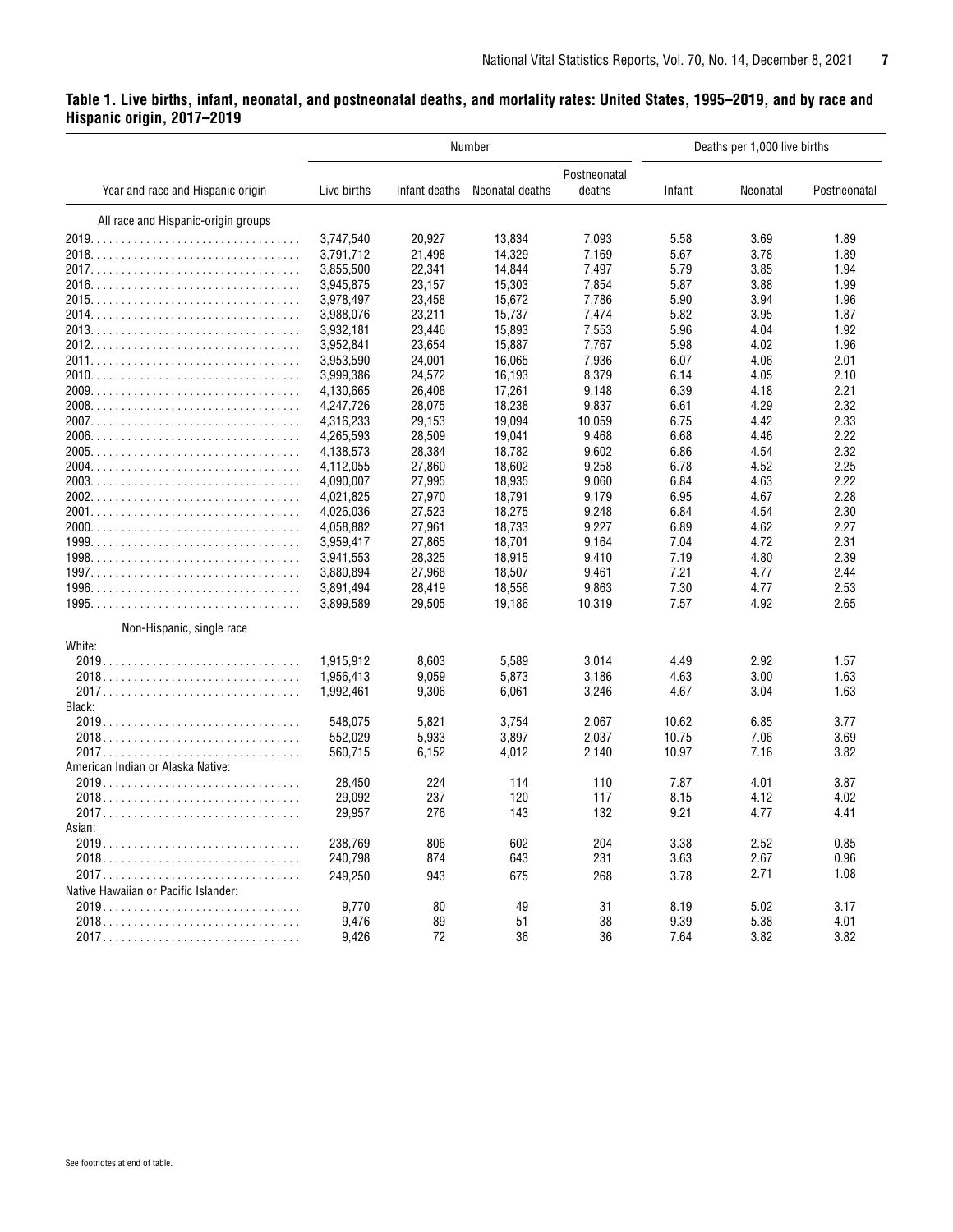#### **Table 1. Live births, infant, neonatal, and postneonatal deaths, and mortality rates: United States, 1995–2019, and by race and Hispanic origin, 2017–2019—Con.**

|                                   |                               |                         | Number                  |                         |                      | Deaths per 1,000 live births |                      |
|-----------------------------------|-------------------------------|-------------------------|-------------------------|-------------------------|----------------------|------------------------------|----------------------|
| Year and race and Hispanic origin | Live births                   | Infant deaths           | Neonatal deaths         | Postneonatal<br>deaths  | Infant               | Neonatal                     | Postneonatal         |
| Hispanic                          |                               |                         |                         |                         |                      |                              |                      |
| Total:                            |                               |                         |                         |                         |                      |                              |                      |
|                                   | 886,467<br>886,210<br>898,764 | 4,462<br>4.303<br>4,583 | 3.091<br>3.036<br>3,198 | 1.371<br>1.267<br>1,383 | 5.03<br>4.86<br>5.10 | 3.49<br>3.43<br>3.56         | 1.55<br>1.43<br>1.54 |
| Mexican:                          |                               |                         |                         |                         |                      |                              |                      |
|                                   | 496.716<br>495,831<br>512.126 | 2,462<br>2,426          | 1,693<br>1,690          | 769<br>736<br>792       | 4.96<br>4.89         | 3.41<br>3.41                 | 1.55<br>1.48<br>1.55 |
| Puerto Rican:                     |                               | 2,588                   | 1,795                   |                         | 5.05                 | 3.50                         |                      |
|                                   | 70.950<br>71,614<br>70.813    | 438<br>402<br>459       | 294<br>290<br>307       | 144<br>112<br>151       | 6.17<br>5.61<br>6.48 | 4.14<br>4.05<br>4.34         | 2.03<br>1.56<br>2.13 |
| Cuban:                            |                               |                         |                         |                         |                      |                              |                      |
|                                   | 23,668<br>23,471<br>23,362    | 98<br>90<br>93          | 65<br>64<br>69          | 33<br>26<br>24          | 4.14<br>3.83<br>3.98 | 2.75<br>2.73<br>2.95         | 1.39<br>1.11<br>1.03 |
| Central and South American:       |                               |                         |                         |                         |                      |                              |                      |
|                                   | 165.229<br>147,430<br>145,614 | 749<br>592<br>653       | 535<br>438<br>465       | 214<br>154<br>188       | 4.53<br>4.02<br>4.48 | 3.24<br>2.97<br>3.19         | 1.30<br>1.04<br>1.29 |

NOTES: Infant deaths are weighted to adjust for the 0.7% of infant death records that were not linked to their corresponding birth certificates. The neonatal and postneonatal mortality rates combined may not add to totals due to rounding.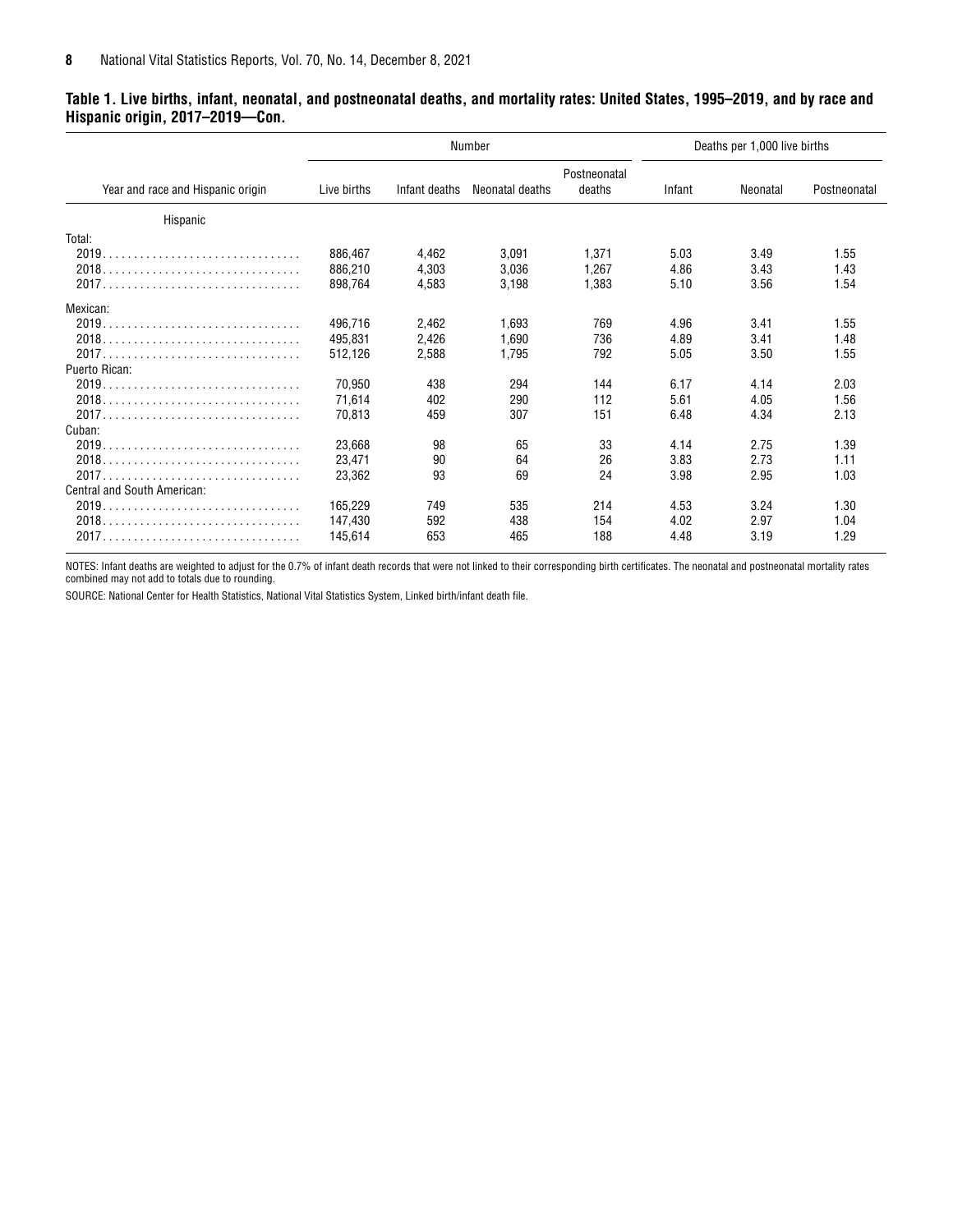|                                                                               |        |        |              | Non-Hispanic                                        |         |                                                           |                    |         | Hispanic     |                          |                                  |
|-------------------------------------------------------------------------------|--------|--------|--------------|-----------------------------------------------------|---------|-----------------------------------------------------------|--------------------|---------|--------------|--------------------------|----------------------------------|
| Characteristic                                                                | Total  | White  | <b>Black</b> | American<br>Indian or<br>Alaska Native <sup>1</sup> | Asian   | Native<br>Hawaiian or<br><b>Other Pacific</b><br>Islander | Total <sup>2</sup> | Mexican | Puerto Rican | Cuban                    | Central and<br>South<br>American |
|                                                                               |        |        |              |                                                     |         | Infant deaths per 1,000 live births in specified group    |                    |         |              |                          |                                  |
|                                                                               | 5.58   | 4.49   | 10.62        | 7.87                                                | 3.38    | 8.19                                                      | 5.03               | 4.96    | 6.17         | 4.14                     | 4.53                             |
| Age at death                                                                  |        |        |              |                                                     |         |                                                           |                    |         |              |                          |                                  |
| Total neonatal                                                                | 3.69   | 2.92   | 6.85         | 4.01                                                | 2.52    | 5.02                                                      | 3.49               | 3.41    | 4.14         | 2.75                     | 3.24                             |
| Early neonatal (under 7 days).                                                | 2.97   | 2.31   | 5.55         | 3.13                                                | 2.11    | 4.50                                                      | 2.80               | 2.73    | 3.44         | 1.99                     | 2.64                             |
| Late neonatal $(7-27 \text{ days})$                                           | 0.72   | 0.61   | 1.30         | 0.88                                                | 0.41    | $\star$                                                   | 0.68               | 0.68    | 0.70         | $\star$                  | 0.59                             |
| Postneonatal $\ldots, \ldots, \ldots, \ldots, \ldots, \ldots, \ldots, \ldots$ | 1.89   | 1.57   | 3.77         | 3.87                                                | 0.85    | 3.17                                                      | 1.55               | 1.55    | 2.03         | 1.39                     | 1.30                             |
| Sex                                                                           |        |        |              |                                                     |         |                                                           |                    |         |              |                          |                                  |
|                                                                               | 6.08   | 4.95   | 11.41        | 8.69                                                | 3.63    | 10.15                                                     | 5.47               | 5.34    | 7.18         | 4.43                     | 4.76                             |
|                                                                               | 5.06   | 4.01   | 9.80         | 7.10                                                | 3.11    | 5.90                                                      | 4.57               | 4.55    | 5.15         | 3.84                     | 4.30                             |
| Period of gestation (weeks)                                                   |        |        |              |                                                     |         |                                                           |                    |         |              |                          |                                  |
|                                                                               | 111.65 | 98.20  | 134.61       | 106.80                                              | 101.34  | 148.41                                                    | 107.20             | 108.42  | 102.45       | 105.77                   | 103.76                           |
|                                                                               | 374.46 | 380.58 | 368.22       | 395.06                                              | 390.88  | 402.44                                                    | 355.52             | 359.70  | 319.05       | 312.50                   | 370.75                           |
|                                                                               | 42.13  | 45.20  | 39.21        |                                                     | 28.31   | $\star$                                                   | 39.10              | 40.12   | 41.18        |                          | 34.59                            |
|                                                                               | 19.21  | 18.66  | 22.95        | $\star$                                             | 13.13   | $\star$                                                   | 18.27              | 20.37   | $\star$      | $\star$                  | 18.22                            |
|                                                                               | 8.21   | 7.87   | 10.49        | 11.35                                               | 4.26    |                                                           | 7.82               | 7.37    | 9.22         |                          | 8.03                             |
|                                                                               | 2.03   | 1.84   | 3.37         | 4.23                                                | 0.97    | 3.24                                                      | 1.80               | 1.84    | 2.06         | 1.08                     | 1.63                             |
|                                                                               | 3.09   | 3.00   | 4.44         | 5.09                                                | 1.47    | $\star$                                                   | 2.63               | 2.67    | 2.75         | $\star$                  | 2.54                             |
|                                                                               | 1.58   | 1.40   | 2.81         | 3.96                                                | 0.71    | $\star$                                                   | 1.39               | 1.45    | 1.72         | $\star$                  | 1.19                             |
|                                                                               | 1.47   | 1.22   | 2.43         | $\star$                                             | $\star$ | $\star$                                                   | 1.59               | 1.57    |              | $\overline{\phantom{0}}$ | $\star$                          |
| 42 or more                                                                    | 5.72   | 5.23   |              |                                                     | $\star$ | $\overline{a}$                                            |                    | $\star$ |              |                          | $\ddot{\phantom{a}}$             |
| Birthweight (grams)                                                           |        |        |              |                                                     |         |                                                           |                    |         |              |                          |                                  |
|                                                                               | 44.90  | 40.27  | 55.06        | 47.56                                               | 28.59   | 57.95                                                     | 45.18              | 45.83   | 43.37        | 42.91                    | 43.88                            |
|                                                                               | 203.52 | 195.14 | 209.89       | 210.24                                              | 184.13  | 283.58                                                    | 202.19             | 206.04  | 185.45       | 191.82                   | 203.10                           |
|                                                                               | 12.75  | 13.12  | 13.70        | 16.14                                               | 5.97    | $\star$                                                   | 13.04              | 13.69   | 11.43        | $\star$                  | 13.26                            |
|                                                                               | 1.97   | 1.81   | 3.19         | 4.40                                                | 0.93    | 3.99                                                      | 1.71               | 1.74    | 2.02         | 1.14                     | 1.54                             |
| $2.500 - 4.499$                                                               | 1.97   | 1.81   | 3.19         | 4.37                                                | 0.93    | 4.07                                                      | 1.70               | 1.72    | 2.02         | 1.15                     | 1.53                             |
|                                                                               | 2.45   | 2.01   |              | $\star$                                             | $\star$ | $\overline{\phantom{0}}$                                  | 2.84               | $\star$ |              | $\equiv$                 |                                  |
| Plurality                                                                     |        |        |              |                                                     |         |                                                           |                    |         |              |                          |                                  |
|                                                                               | 5.00   | 3.99   | 9.42         | 7.64                                                | 3.03    | 7.97                                                      | 4.59               | 4.54    | 5.31         | 3.83                     | 4.21                             |
| Twin births                                                                   | 21.77  | 17.61  | 36.48        | $\star$                                             | 15.23   | $\star$                                                   | 21.04              | 21.33   | 30.09        |                          | 16.60                            |
| Triplet and higher-order births                                               | 62.69  | 52.01  | 96.77        |                                                     | $\star$ | $\overline{a}$                                            | 66.10              |         |              |                          |                                  |

# <span id="page-8-0"></span>**Table 2. Infant mortality rates, live births, and infant deaths, by selected characteristics and by race and Hispanic origin of mother: United States, 2019**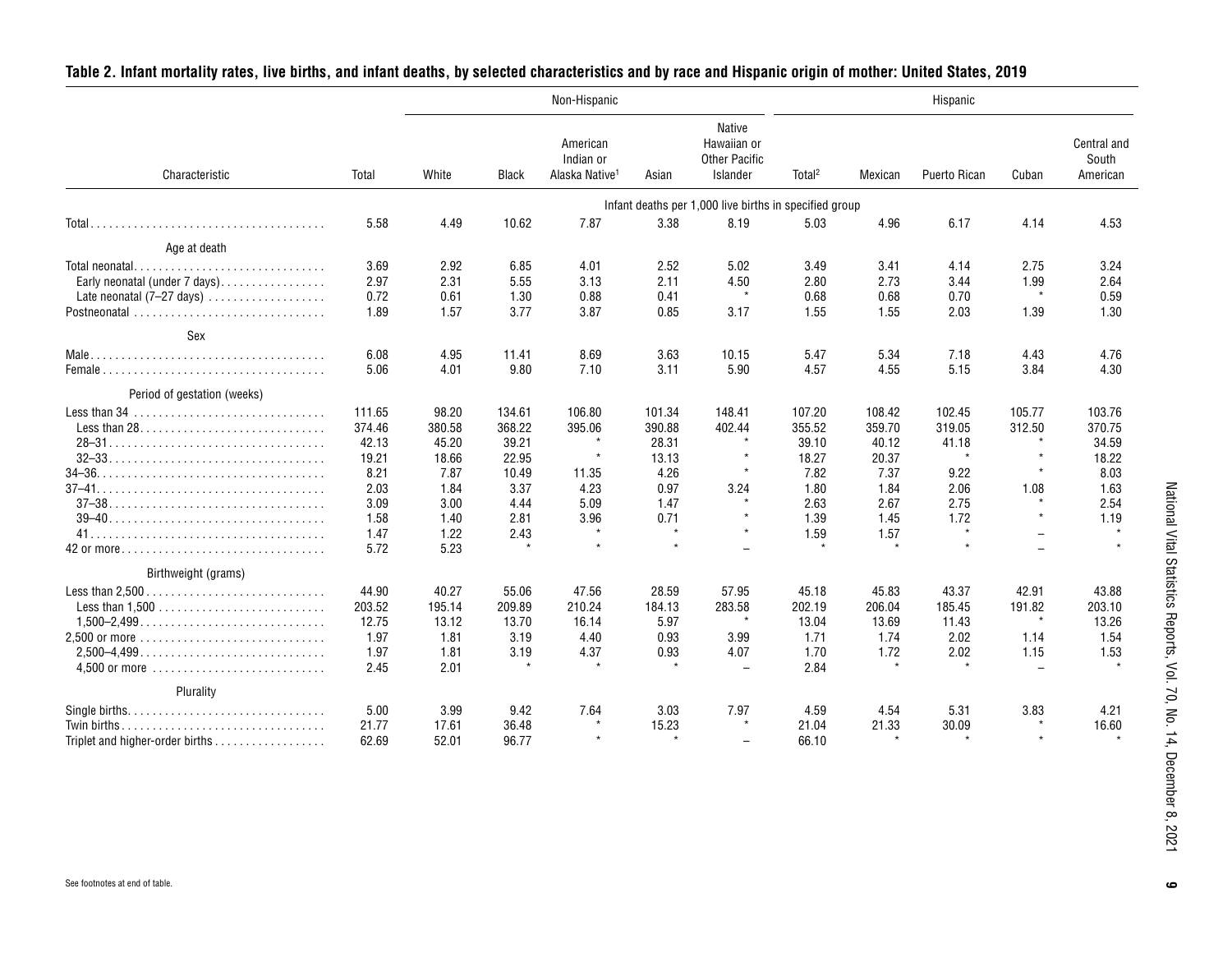|                                                                                    |           |           |              | Non-Hispanic                                        |         |                                                                  |                    |         | Hispanic     |                          |                                  |
|------------------------------------------------------------------------------------|-----------|-----------|--------------|-----------------------------------------------------|---------|------------------------------------------------------------------|--------------------|---------|--------------|--------------------------|----------------------------------|
| Characteristic                                                                     | Total     | White     | <b>Black</b> | American<br>Indian or<br>Alaska Native <sup>1</sup> | Asian   | <b>Native</b><br>Hawaiian or<br><b>Other Pacific</b><br>Islander | Total <sup>2</sup> | Mexican | Puerto Rican | Cuban                    | Central and<br>South<br>American |
| Age of mother                                                                      |           |           |              |                                                     |         | Infant deaths per 1,000 live births in specified group-Con.      |                    |         |              |                          |                                  |
|                                                                                    | 8.68      | 8.30      | 12.03        | $\star$                                             |         |                                                                  | 6.72               | 6.72    | 7.53         | $\overline{\phantom{0}}$ | 5.55                             |
|                                                                                    | 6.76      | 5.94      | 10.92        | 8.58                                                | 4.52    | $\star$                                                          | 5.19               | 4.90    | 6.76         | $\star$                  | 5.31                             |
|                                                                                    | 5.47      | 4.49      | 10.28        | 8.91                                                | 3.56    | $\star$                                                          | 4.53               | 4.51    | 5.97         | 4.39                     | 3.41                             |
|                                                                                    | 4.57      | 3.56      | 10.34        | 6.05                                                | 2.90    | 9.09                                                             | 4.44               | 4.47    | 4.53         | 3.72                     | 4.30                             |
|                                                                                    | 5.03      | 4.02      | 10.06        |                                                     | 3.24    |                                                                  | 5.23               | 4.90    | 6.97         | 5.82                     | 4.79                             |
|                                                                                    | 7.01      | 5.03      | 12.71        | $\star$                                             | 4.36    | $\star$                                                          | 7.99               | 8.74    |              |                          | 6.45                             |
| Mother's place of birth                                                            |           |           |              |                                                     |         |                                                                  |                    |         |              |                          |                                  |
|                                                                                    |           |           |              |                                                     |         |                                                                  |                    |         |              |                          |                                  |
| Born in the 50 states or District of Columbia                                      | 5.84      | 4.58      | 11.06        | 7.91                                                | 3.62    | 7.42                                                             | 5.32               | 5.18    | 6.30         | 4.15                     | 3.97                             |
| Born elsewhere                                                                     | 4.51      | 3.03      | 8.02         |                                                     | 3.29    | 8.51                                                             | 4.66               | 4.59    | 5.89         | 4.14                     | 4.68                             |
|                                                                                    |           |           |              |                                                     |         | Live births                                                      |                    |         |              |                          |                                  |
|                                                                                    | 3,747,540 | 1,915,912 | 548,075      | 28,450                                              | 238,769 | 9,770                                                            | 886,467            | 496,716 | 70,950       | 23,668                   | 165,229                          |
| Sex                                                                                |           |           |              |                                                     |         |                                                                  |                    |         |              |                          |                                  |
|                                                                                    |           |           |              |                                                     |         |                                                                  |                    |         |              |                          |                                  |
|                                                                                    |           | 981,620   | 278,494      | 14,500                                              | 123,806 | 5,026                                                            | 452,492            | 253,193 | 36,203       | 12,199                   | 84,732                           |
|                                                                                    | 1.830.094 | 934,292   | 269,581      | 13,950                                              | 114,963 | 4.744                                                            | 433,975            | 243,523 | 34,747       | 11,469                   | 80,497                           |
| Period of gestation (weeks)                                                        |           |           |              |                                                     |         |                                                                  |                    |         |              |                          |                                  |
|                                                                                    | 103.759   | 43,532    | 27,063       | 824                                                 | 5,092   | 283                                                              | 23,116             | 12,424  | 2,411        | 624                      | 3,884                            |
|                                                                                    | 24,758    | 8,487     | 8,332        | 162                                                 | 1,118   | 82                                                               | 5,620              | 2,983   | 630          | 176                      | 882                              |
|                                                                                    | 34,748    | 14,735    | 8,927        | 284                                                 | 1,766   | 80                                                               | 7,699              | 4,138   | 777          | 178                      | 1,301                            |
|                                                                                    | 44,253    | 20,310    | 9,804        | 378                                                 | 2,208   | 121                                                              | 9,797              | 5,303   | 1,004        | 270                      | 1,701                            |
|                                                                                    | 279,302   | 133,807   | 51,766       | 2,468                                               | 15,725  | 805                                                              | 65,238             | 36,222  | 5,751        | 1,627                    | 11.703                           |
|                                                                                    | 3,352,638 | 1,731,535 | 467,745      | 25,039                                              | 217,663 | 8,644                                                            | 796,333            | 447,081 | 62,674       | 21,380                   | 149,223                          |
| $37-38$                                                                            | 1,022,874 | 489.542   | 166,528      | 8,637                                               | 69,306  | 2,885                                                            | 253,964            | 142.660 | 20.329       | 6,236                    | 46.483                           |
|                                                                                    |           | 1,130,124 | 278,956      | 15,142                                              | 138,503 | 5,247                                                            | 500,856            | 281,522 | 39,034       | 14,212                   | 94,139                           |
|                                                                                    | 194,246   | 111,869   | 22,261       | 1,260                                               | 9,854   | 512                                                              | 41,513             | 22,899  | 3,311        | 932                      | 8,601                            |
| 42 or more                                                                         | 9,435     | 6,114     | 1,175        | 73                                                  | 238     | 23                                                               | 1,436              | 803     | 83           | 32                       | 339                              |
|                                                                                    | 2,406     | 924       | 326          | 46                                                  | 51      | 15                                                               | 344                | 186     | 31           | 5                        | 80                               |
| Birthweight (grams)                                                                |           |           |              |                                                     |         |                                                                  |                    |         |              |                          |                                  |
|                                                                                    | 312,153   | 132,269   | 77,787       | 2,292                                               | 20,738  | 742                                                              | 67,094             | 35,875  | 6,963        | 1,678                    | 11,600                           |
|                                                                                    | 52,610    | 19,735    | 16,399       | 371                                                 | 2,634   | 134                                                              | 11,400             | 5,994   | 1,278        | 318                      | 1,871                            |
| $1,500-2,499$                                                                      | 259,543   | 112,534   | 61,388       | 1,921                                               | 18,104  | 608                                                              | 55,694             | 29,881  | 5,685        | 1,360                    | 9,729                            |
|                                                                                    |           | 1,782,422 | 469,917      | 26,147                                              | 217,903 | 9,021                                                            | 818,991            | 460,677 | 63,930       | 21,986                   | 153,549                          |
|                                                                                    | 3,396,318 | 1,759,563 | 466,989      | 25,646                                              | 216,845 | 8,856                                                            | 811,256            | 455,900 | 63,440       | 21,774                   | 152,269                          |
|                                                                                    | 36,348    | 22,859    | 2,928        | 501                                                 | 1,058   | 165                                                              | 7,735              | 4,777   | 490          | 212                      | 1,280                            |
| Not stated $\ldots \ldots \ldots \ldots \ldots \ldots \ldots \ldots \ldots$        | 2,721     | 1,221     | 371          | -11                                                 | 128     | $\overline{7}$                                                   | 382                | 164     | 57           | $\overline{4}$           | 80                               |
|                                                                                    |           |           |              |                                                     |         |                                                                  |                    |         |              |                          |                                  |
| Plurality                                                                          |           |           |              |                                                     |         |                                                                  |                    |         |              |                          |                                  |
| Single births. $\dots \dots \dots \dots \dots \dots \dots \dots \dots \dots \dots$ | 3,623,963 | 1,850,036 | 525,089      | 27,739                                              | 232,079 | 9,531                                                            | 864,066            | 484,711 | 68,737       | 22,998                   | 161,483                          |
|                                                                                    | 120,291   | 64,011    | 22,397       | 698                                                 | 6,567   | 239                                                              | 21,811             | 11,671  | 2,160        | 644                      | 3,675                            |

| Table 2. Infant mortality rates, live births, and infant deaths, by selected characteristics and by race and Hispanic origin of mother: United States, 2019—Con. |  |  |
|------------------------------------------------------------------------------------------------------------------------------------------------------------------|--|--|
|------------------------------------------------------------------------------------------------------------------------------------------------------------------|--|--|

See footnotes at end of table.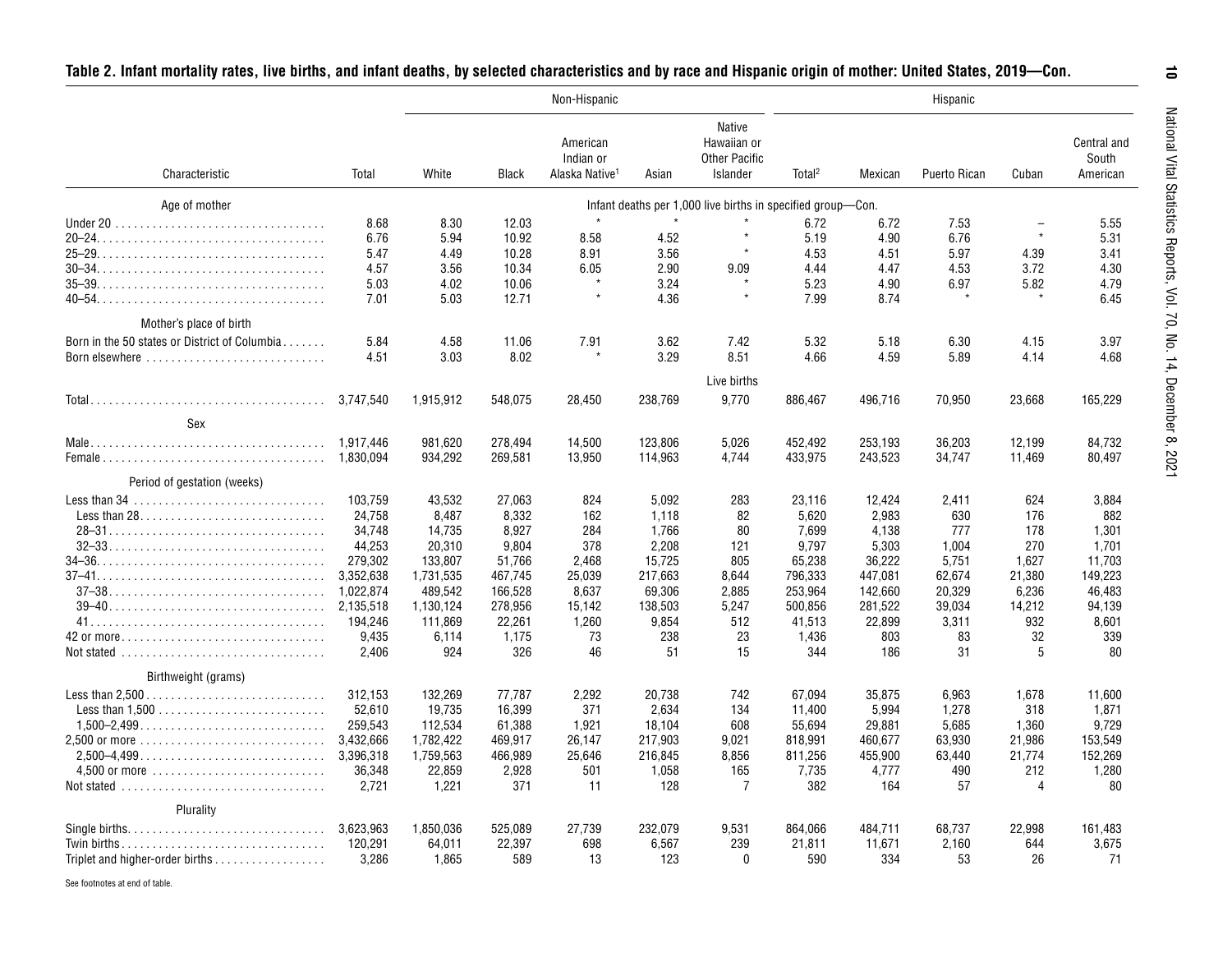|                                                                                                                                                                                                         |                                                                    |                                                              |                                                             | Non-Hispanic                                        |                                                         |                                                                  |                                                              |                                                             | Hispanic                                              |                                                |                                                         |
|---------------------------------------------------------------------------------------------------------------------------------------------------------------------------------------------------------|--------------------------------------------------------------------|--------------------------------------------------------------|-------------------------------------------------------------|-----------------------------------------------------|---------------------------------------------------------|------------------------------------------------------------------|--------------------------------------------------------------|-------------------------------------------------------------|-------------------------------------------------------|------------------------------------------------|---------------------------------------------------------|
| Characteristic                                                                                                                                                                                          | Total                                                              | White                                                        | <b>Black</b>                                                | American<br>Indian or<br>Alaska Native <sup>1</sup> | Asian                                                   | <b>Native</b><br>Hawaiian or<br><b>Other Pacific</b><br>Islander | Total <sup>2</sup>                                           | Mexican                                                     | Puerto Rican                                          | Cuban                                          | Central and<br>South<br>American                        |
| Age of mother                                                                                                                                                                                           |                                                                    |                                                              |                                                             |                                                     |                                                         | Live births-Con.                                                 |                                                              |                                                             |                                                       |                                                |                                                         |
|                                                                                                                                                                                                         | 173,461<br>704,342<br>1.078.097<br>1,089,281<br>572,598<br>129.761 | 60,854<br>313,275<br>556,533<br>618,176<br>305,886<br>61,188 | 37,248<br>132,605<br>165.655<br>126,332<br>68,219<br>18.016 | 2,543<br>7,696<br>8.638<br>6,114<br>2,881<br>578    | 1,362<br>13,709<br>55.116<br>96,759<br>58,302<br>13.521 | 521<br>2,490<br>2.944<br>2,311<br>1,226<br>278                   | 63,396<br>207,552<br>256.385<br>209,283<br>118.441<br>31,410 | 37,218<br>121,541<br>146.250<br>112,292<br>62,821<br>16.594 | 5,315<br>18.948<br>21.433<br>15,660<br>7,743<br>1,851 | 674<br>3,770<br>7.063<br>7,799<br>3,608<br>754 | 10,628<br>32,228<br>43.135<br>43,439<br>27,740<br>8,059 |
| Mother's place of birth                                                                                                                                                                                 |                                                                    |                                                              |                                                             |                                                     |                                                         |                                                                  |                                                              |                                                             |                                                       |                                                |                                                         |
| Born in the 50 states or District of Columbia<br>Born elsewhere $\ldots, \ldots, \ldots, \ldots, \ldots, \ldots, \ldots$<br>Not stated $\ldots \ldots \ldots \ldots \ldots \ldots \ldots \ldots \ldots$ | 2.896.095<br>843.896<br>7.549                                      | 1,785,117<br>128,457<br>2,338                                | 456,315<br>90,033<br>1,727                                  | 28,082<br>326<br>42                                 | 46,957<br>190.948<br>864                                | 3,506<br>6,109<br>155                                            | 474,821<br>410.361<br>1,285                                  | 298,178<br>197,996<br>542                                   | 49,999<br>20,704<br>247                               | 10,121<br>13,535<br>12                         | 32,758<br>132,304<br>167                                |
|                                                                                                                                                                                                         |                                                                    |                                                              |                                                             |                                                     |                                                         | Infant deaths                                                    |                                                              |                                                             |                                                       |                                                |                                                         |
|                                                                                                                                                                                                         | 20,927                                                             | 8,603                                                        | 5,821                                                       | 224                                                 | 806                                                     | 80                                                               | 4,462                                                        | 2,462                                                       | 438                                                   | 98                                             | 749                                                     |
| Age at death                                                                                                                                                                                            |                                                                    |                                                              |                                                             |                                                     |                                                         |                                                                  |                                                              |                                                             |                                                       |                                                |                                                         |
| Total neonatal<br>Early neonatal (under $7$ days)<br>Late neonatal $(7-27 \text{ days})$                                                                                                                | 13,834<br>11,124<br>2.710<br>7,093                                 | 5,589<br>4,424<br>1.165<br>3,014                             | 3,754<br>3,041<br>713<br>2,067                              | 114<br>89<br>25<br>110                              | 602<br>504<br>98<br>204                                 | 49<br>44<br>5<br>31                                              | 3,092<br>2,486<br>606<br>1,371                               | 1,693<br>1,354<br>339<br>769                                | 294<br>244<br>50<br>144                               | 65<br>47<br>18<br>33                           | 535<br>437<br>98<br>214                                 |
| Sex                                                                                                                                                                                                     |                                                                    |                                                              |                                                             |                                                     |                                                         |                                                                  |                                                              |                                                             |                                                       |                                                |                                                         |
|                                                                                                                                                                                                         | 11,662<br>9.265                                                    | 4,860<br>3.743                                               | 3,179<br>2,642                                              | 126<br>99                                           | 449<br>357                                              | 51<br>28                                                         | 2,477<br>1.985                                               | 1,353<br>1.108                                              | 260<br>179                                            | 54<br>44                                       | 403<br>346                                              |
| Period of gestation (weeks)                                                                                                                                                                             |                                                                    |                                                              |                                                             |                                                     |                                                         |                                                                  |                                                              |                                                             |                                                       |                                                |                                                         |
| Less than $34$                                                                                                                                                                                          | 11.585<br>9.271<br>1.464<br>850                                    | 4,275<br>3,230<br>666<br>379                                 | 3.643<br>3,068<br>350<br>225                                | 88<br>64<br>15<br>9                                 | 516<br>437<br>50<br>29                                  | 42<br>33<br>$\overline{4}$<br>5                                  | 2,478<br>1.998<br>301<br>179                                 | 1.347<br>1.073<br>166<br>108                                | 247<br>201<br>32<br>14                                | 66<br>55<br>7<br>$\overline{4}$                | 403<br>327<br>45<br>31                                  |
| $37-38$                                                                                                                                                                                                 | 2.292<br>6.815<br>3,158<br>3,372                                   | 1.053<br>3,185<br>1,469<br>1,581                             | 543<br>1,578<br>739<br>785                                  | 28<br>106<br>44<br>60                               | 67<br>211<br>102<br>99                                  | 9<br>28<br>15<br>12                                              | 510<br>1,431<br>668<br>697                                   | 267<br>824<br>381<br>407                                    | 53<br>129<br>56<br>67                                 | 8<br>23<br>10<br>13                            | 94<br>243<br>118<br>112                                 |
| 42 or more<br>Not stated $\ldots \ldots \ldots \ldots \ldots \ldots \ldots \ldots$                                                                                                                      | 285<br>54<br>181                                                   | 136<br>32<br>56                                              | 54<br>9<br>48                                               | $\overline{2}$<br>-1<br>$\Omega$                    | 10<br>$\mathbf{1}$<br>12                                | $\mathbf{0}$<br>$\mathbf{0}$                                     | 66<br>10<br>35                                               | 36<br>5<br>17                                               | 6<br>-1<br>8                                          | $\Omega$<br>$\mathbf{0}$<br>1                  | 13<br>$\overline{4}$<br>5                               |

# **Table 2. Infant mortality rates, live births, and infant deaths, by selected characteristics and by race and Hispanic origin of mother: United States, 2019—Con.**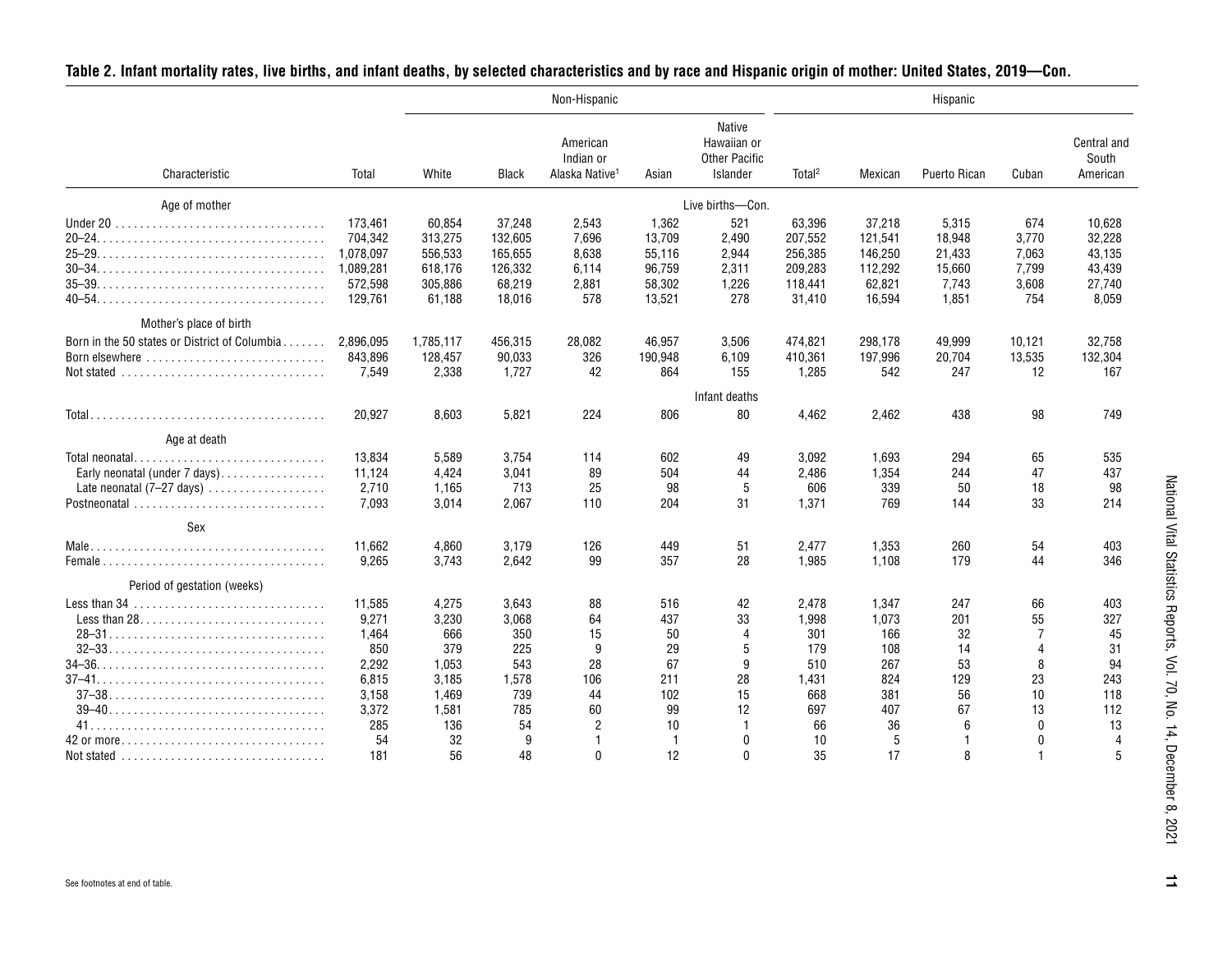|                                                                                                                          |                                                          |                                                       |                                                     | Non-Hispanic                                        |                                       |                                                                  |                                                     |                                                 | Hispanic                                         |                                      |                                      |
|--------------------------------------------------------------------------------------------------------------------------|----------------------------------------------------------|-------------------------------------------------------|-----------------------------------------------------|-----------------------------------------------------|---------------------------------------|------------------------------------------------------------------|-----------------------------------------------------|-------------------------------------------------|--------------------------------------------------|--------------------------------------|--------------------------------------|
| Characteristic                                                                                                           | Total                                                    | White                                                 | <b>Black</b>                                        | American<br>Indian or<br>Alaska Native <sup>1</sup> | Asian                                 | <b>Native</b><br>Hawaiian or<br><b>Other Pacific</b><br>Islander | Total <sup>2</sup>                                  | Mexican                                         | Puerto Rican                                     | Cuban                                | Central and<br>South<br>American     |
| Birthweight (grams)                                                                                                      |                                                          |                                                       |                                                     |                                                     |                                       | Infant deaths-Con.                                               |                                                     |                                                 |                                                  |                                      |                                      |
| Not stated                                                                                                               | 14,017<br>10,707<br>3,310<br>6,767<br>6,678<br>89<br>142 | 5,327<br>3.851<br>1,476<br>3,231<br>3,185<br>46<br>44 | 4,283<br>3,442<br>841<br>1,500<br>1,488<br>12<br>37 | 109<br>78<br>31<br>115<br>112<br>3<br>$\Omega$      | 593<br>485<br>108<br>203<br>202<br>10 | 43<br>38<br>36<br>36                                             | 3,031<br>2,305<br>726<br>1,403<br>1,381<br>22<br>28 | 1,644<br>1.235<br>409<br>803<br>786<br>17<br>15 | 302<br>237<br>65<br>129<br>128<br>$\overline{7}$ | 72<br>61<br>11<br>25<br>25           | 509<br>380<br>129<br>236<br>233<br>3 |
| Plurality                                                                                                                |                                                          |                                                       |                                                     |                                                     |                                       |                                                                  |                                                     |                                                 |                                                  |                                      |                                      |
| Twin births<br>Triplet and higher-order births                                                                           | 18,102<br>2,619<br>206                                   | 7,380<br>1,127<br>97                                  | 4,947<br>817<br>57                                  | 212<br>11                                           | 704<br>100<br>3                       | 76<br>4<br>U                                                     | 3,963<br>459<br>39                                  | 2,199<br>249<br>14                              | 365<br>65<br>8                                   | 88<br>3                              | 680<br>61<br>$\overline{7}$          |
| Age of mother                                                                                                            |                                                          |                                                       |                                                     |                                                     |                                       |                                                                  |                                                     |                                                 |                                                  |                                      |                                      |
|                                                                                                                          | 1,505<br>4,761<br>5,895<br>4.978<br>2,879<br>909         | 505<br>1,861<br>2,498<br>2,200<br>1,231<br>308        | 448<br>1,448<br>1,703<br>1,306<br>686<br>229        | 16<br>66<br>77<br>37<br>19<br>8                     | 19<br>62<br>196<br>281<br>189<br>59   | 6<br>17<br>17<br>21<br>17                                        | 426<br>1,077<br>1,161<br>929<br>619<br>251          | 250<br>596<br>660<br>502<br>308<br>145          | 40<br>128<br>128<br>71<br>54<br>16               | $\mathbf{0}$<br>16<br>31<br>29<br>21 | 59<br>171<br>147<br>187<br>133<br>52 |
| Mother's place of birth                                                                                                  |                                                          |                                                       |                                                     |                                                     |                                       |                                                                  |                                                     |                                                 |                                                  |                                      |                                      |
| Born in the 50 states or District of Columbia<br>Born elsewhere $\ldots, \ldots, \ldots, \ldots, \ldots, \ldots, \ldots$ | 16,922<br>3,810<br>196                                   | 8,172<br>389<br>42                                    | 5,048<br>722<br>50                                  | 222<br>2<br>$\Omega$                                | 170<br>629<br>8                       | 26<br>52                                                         | 2,528<br>1,914<br>20                                | 1,544<br>908<br>10                              | 315<br>122                                       | 42<br>56<br>$\Omega$                 | 130<br>619                           |

\* Rate does not meet National Center for Health Statistics standards of reliability; based on fewer than 20 deaths in the numerator.

1Includes Aleut and Eskimo infants.

<sup>2</sup>Includes other and unknown Hispanic origin not stated, not shown separately.

NOTES: Infant deaths are weighted, so numbers may not add to totals due to rounding. Not stated responses are included in totals but not distributed among groups for rate computations. Race and Hispanic origin are reported certificate. Race categories are consistent with 1997 Office of Management and Budget standards. Persons of Hispanic origin may be of any race.

<sup>–</sup> Quantity zero.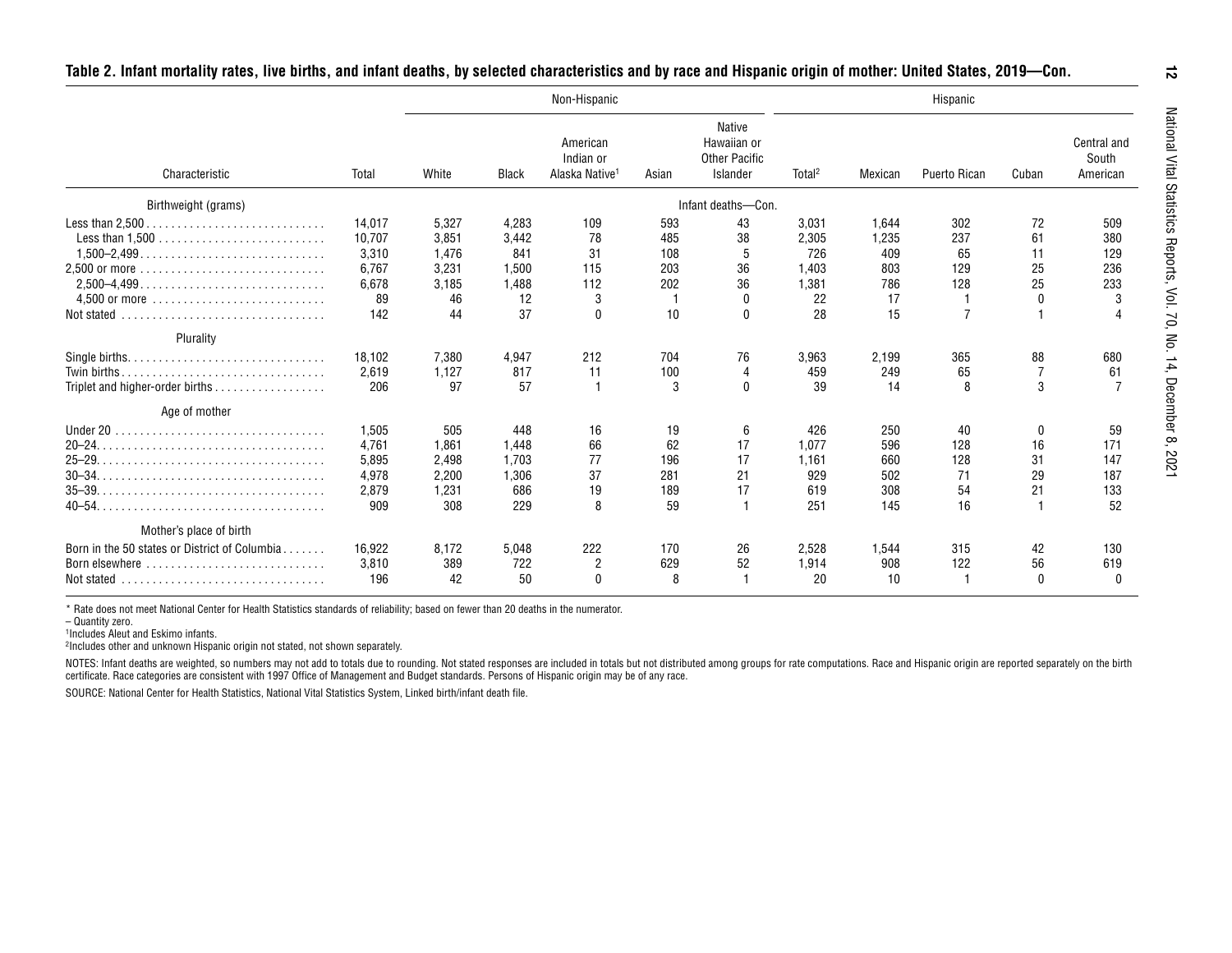|                       | Congenital malformations<br>$(000 - 099)$ |         |                                             | Short gestation and low birth weight,<br>not elsewhere classified (P07) |         |                                             | Maternal complications<br>of pregnancy (P01) |         |                                             | Sudden infant death<br>syndrome (R95) |         |                                             | Accidents (unintentional injures)<br>$(V01 - X59)$ |         |                                             |
|-----------------------|-------------------------------------------|---------|---------------------------------------------|-------------------------------------------------------------------------|---------|---------------------------------------------|----------------------------------------------|---------|---------------------------------------------|---------------------------------------|---------|---------------------------------------------|----------------------------------------------------|---------|---------------------------------------------|
| Year                  | Number                                    | Percent | Rate (deaths<br>per 100,000<br>live births) | Number                                                                  | Percent | Rate (deaths<br>per 100,000<br>live births) | Number                                       | Percent | Rate (deaths<br>per 100,000<br>live births) | Number                                | Percent | Rate (deaths<br>per 100,000<br>live births) | Number                                             | Percent | Rate (deaths<br>per 100,000<br>live births) |
| 2019.                 | 4,313                                     | 20.6    | 115.1                                       | 3,460                                                                   | 16.5    | 92.3                                        | 1,250                                        | 6.0     | 33.4                                        | 1,251                                 | 6.0     | 33.4                                        | 1,264                                              | 6.0     | 33.7                                        |
| 2018.<br>.            | 4.501                                     | 20.9    | 118.7                                       | 3,683                                                                   | 17.1    | 97.1                                        | 1.371                                        | 6.4     | 36.2                                        | 1.331                                 | 6.2     | 35.1                                        | 1.169                                              | 5.4     | 30.8                                        |
| 2017.                 | 4.596                                     | 20.6    | 119.2                                       | 3.757                                                                   | 16.8    | 97.4                                        | 1.436                                        | 6.4     | 37.2                                        | 1,360                                 | 6.1     | 35.3                                        | 1,313                                              | 5.9     | 34.1                                        |
| $2016.$ .<br>.        | 4.823                                     | 20.8    | 122.2                                       | 3.926                                                                   | 17.0    | 99.5                                        | 1.407                                        | 6.1     | 35.7                                        | 1.498                                 | 6.5     | 38.0                                        | 1.217                                              | 5.3     | 30.8                                        |
| 2015.<br>.            | 4.847                                     | 20.7    | 121.8                                       | 4,087                                                                   | 17.4    | 102.7                                       | 1.527                                        | 6.5     | 38.4                                        | 1.567                                 | 6.7     | 39.4                                        | 1,289                                              | 5.5     | 32.4                                        |
| 2014.<br>.            | 4.754                                     | 20.5    | 119.2                                       | 4.172                                                                   | 18.0    | 104.6                                       | 1.580                                        | 6.8     | 39.6                                        | 1.541                                 | 6.6     | 38.6                                        | 1.163                                              | 5.0     | 29.2                                        |
| 2013.<br>. <b>.</b> . | 4.778                                     | 20.4    | 121.5                                       | 4.213                                                                   | 18.0    | 107.1                                       | 1.597                                        | 6.8     | 40.6                                        | 1.561                                 | 6.7     | 39.7                                        | 1,150                                              | 4.9     | 29.2                                        |
| 2012.<br>.            | 4.967                                     | 21.0    | 125.7                                       | 4,214                                                                   | 17.8    | 106.6                                       | 1.518                                        | 6.4     | 38.4                                        | 1.676                                 |         | 42.4                                        | 1,163                                              | 4.9     | 29.4                                        |
| 2011.<br>.            | 5.016                                     | 20.9    | 126.9                                       | 4.115                                                                   | 17.1    | 104.1                                       | 1.598                                        | 6.7     | 40.4                                        | 1.905                                 | 7.9     | 48.2                                        | 1,167                                              | 4.9     | 29.5                                        |
| 2010.                 | 5,115                                     | 20.8    | 127.9                                       | 4,151                                                                   | 16.9    | 103.8                                       | 563.                                         | 6.4     | 39.1                                        | 2,058                                 | 8.4     | 51.5                                        | 1,107                                              | 4.5     | 27.7                                        |

# <span id="page-12-0"></span>**Table 3. Infant deaths, percentage of deaths, and infant mortality rates, by five leading causes of infant death: United States, 2010–2019**

NOTE: The five leading causes of death were the same during 2010–2019.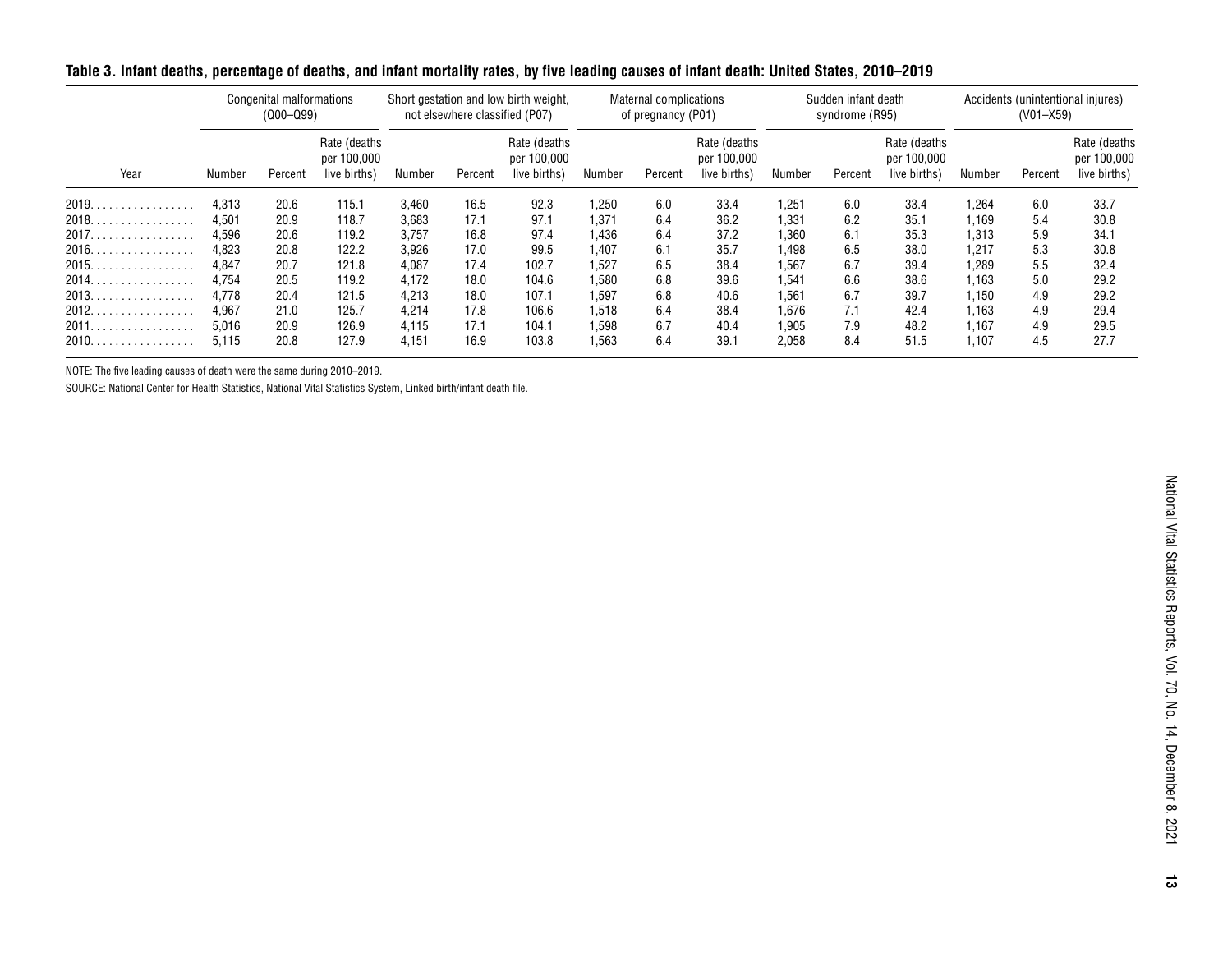<span id="page-13-0"></span>

|                                                                                                                                    |                |                       |       |                |         |       |                |              | Non-Hispanic |                |                                         |         |                    |        |       |
|------------------------------------------------------------------------------------------------------------------------------------|----------------|-----------------------|-------|----------------|---------|-------|----------------|--------------|--------------|----------------|-----------------------------------------|---------|--------------------|--------|-------|
| Cause of death<br>(based on International Classification                                                                           |                | All races             |       | White          |         |       |                | <b>Black</b> |              |                | American Indian or<br>Alaska Native     |         | Asian <sup>1</sup> |        |       |
| of Diseases, 10th Revision, 1992)                                                                                                  | Rank           | Number                | Rate  | Rank           | Number  | Rate  | Rank           | Number       | Rate         | Rank           | Number                                  | Rate    | Rank               | Number | Rate  |
|                                                                                                                                    |                | 20,927                | 558.4 | $\cdots$       | 8,603   | 449.0 | $\cdots$       | 5,821        | 1,062.1      | $\cdots$       | 224                                     | 787.3   | $\cdots$           | 806    | 337.6 |
| Congenital malformations, deformations and<br>chromosomal abnormalities  (Q00-Q99)<br>Disorders related to short gestation and low |                | 4,313                 | 115.1 |                | 2,021   | 105.5 | $\overline{2}$ | 779          | 142.1        | 1              | 34                                      | 119.5   | $\overline{2}$     | 163    | 68.3  |
| birth weight, not elsewhere classified  (P07)                                                                                      | $\overline{2}$ | 3,460                 | 92.3  | 2              | 1,091   | 56.9  |                | 1,299        | 237.0        | 3              | 21                                      | 73.8    |                    | 179    | 75.0  |
| Accidents (unintentional injuries). (V01-X59)                                                                                      | 3              | 1,264                 | 33.7  | 3              | 650     | 33.9  | 5              | 332          | 60.6         | 3              | 21                                      | 73.8    | 6                  | 23     | 9.6   |
| (R95). Sudden infant death syndrome<br>Newborn affected by maternal complications                                                  |                | 1,251                 | 33.4  | 4              | 553     | 28.9  | 3              | 404          | 73.7         | $\overline{2}$ | 24                                      | 84.4    | 8                  | 14     |       |
| of pregnancy $\ldots \ldots \ldots \ldots \ldots \ldots \ldots (P01)$                                                              | 5              | 1,250                 | 33.4  | 5              | 422     | 22.0  | 4              | 366          | 66.8         | 5              | 14                                      |         | 3                  | 63     | 26.4  |
| Cause of death                                                                                                                     |                | <b>Total Hispanic</b> |       |                | Mexican |       |                | Puerto Rican |              |                | Central and South American <sup>2</sup> |         |                    |        |       |
| (based on International Classification<br>of Diseases, 10th Revision, 1992)                                                        | Rank           | Number                | Rate  | Rank           | Number  | Rate  | Rank           | Number       | Rate         | Rank           | Number                                  | Rate    |                    |        |       |
|                                                                                                                                    |                | 4.462                 | 503.3 | $\cdots$       | 2.462   | 495.7 | $\cdots$       | 438          | 617.3        | $\cdots$       | 749                                     | 453.3   |                    |        |       |
| Congenital malformations, deformations and<br>chromosomal abnormalities  (Q00-Q99)<br>Disorders related to short gestation and low |                | 1,130                 | 127.5 |                | 634     | 127.6 | 2              | 78           | 109.9        | 1              | 229                                     | 138.6   |                    |        |       |
| birth weight, not elsewhere classified $\ldots$ . (P07)                                                                            | 2              | 698                   | 78.7  | $\overline{2}$ | 372     | 74.9  |                | 79           | 111.3        | 2              | 116                                     | 70.2    |                    |        |       |
| Accidents (unintentional injuries). (V01-X59)                                                                                      | 5              | 176                   | 19.9  | 5              | 102     | 20.5  | 5              | 19           |              | 5              | 23                                      | 13.9    |                    |        |       |
| (R95). Sudden infant death syndrome<br>Newborn affected by maternal complications                                                  |                | 193                   | 21.8  | $\overline{4}$ | 110     | 22.1  |                | 26           | 36.6         | 9              | 13                                      | $\star$ |                    |        |       |
| of pregnancy $\ldots \ldots \ldots \ldots \ldots \ldots \ldots (P01)$                                                              | 3              | 306                   | 34.5  | 3              | 179     | 36.0  | 3              | 27           | 38.1         | 3              | 44                                      | 26.6    |                    |        |       |

… Category not applicable.

\* Rate does not meet National Center for Health Statistics standards of reliability; based on fewer than 20 deaths in the numerator.

<sup>1</sup>For non-Hispanic Asian infants, Newborn affected by complications of placenta, cord and membranes (P02) was the fourth leading cause of death, with 37 deaths and a rate of 15.5. Bacterial sepsis of newborn (P36) was the death, with 30 deaths and a rate of 12.6.

2For Central and South American infants, Newborn affected by complications of placenta, cord and membranes (P02) was the fourth leading cause of death, with 27 deaths and a rate of 16.3.

NOTES: Reliable cause-specific infant mortality rates cannot be computed for Cuban or non-Hispanic Native Hawaiian or Other Pacific Islander infants because of the small number of deaths. Race and Hispanic origin are repor birth certificate. Race categories are consistent with 1997 Office of Management and Budget standards. Persons of Hispanic origin may be of any race.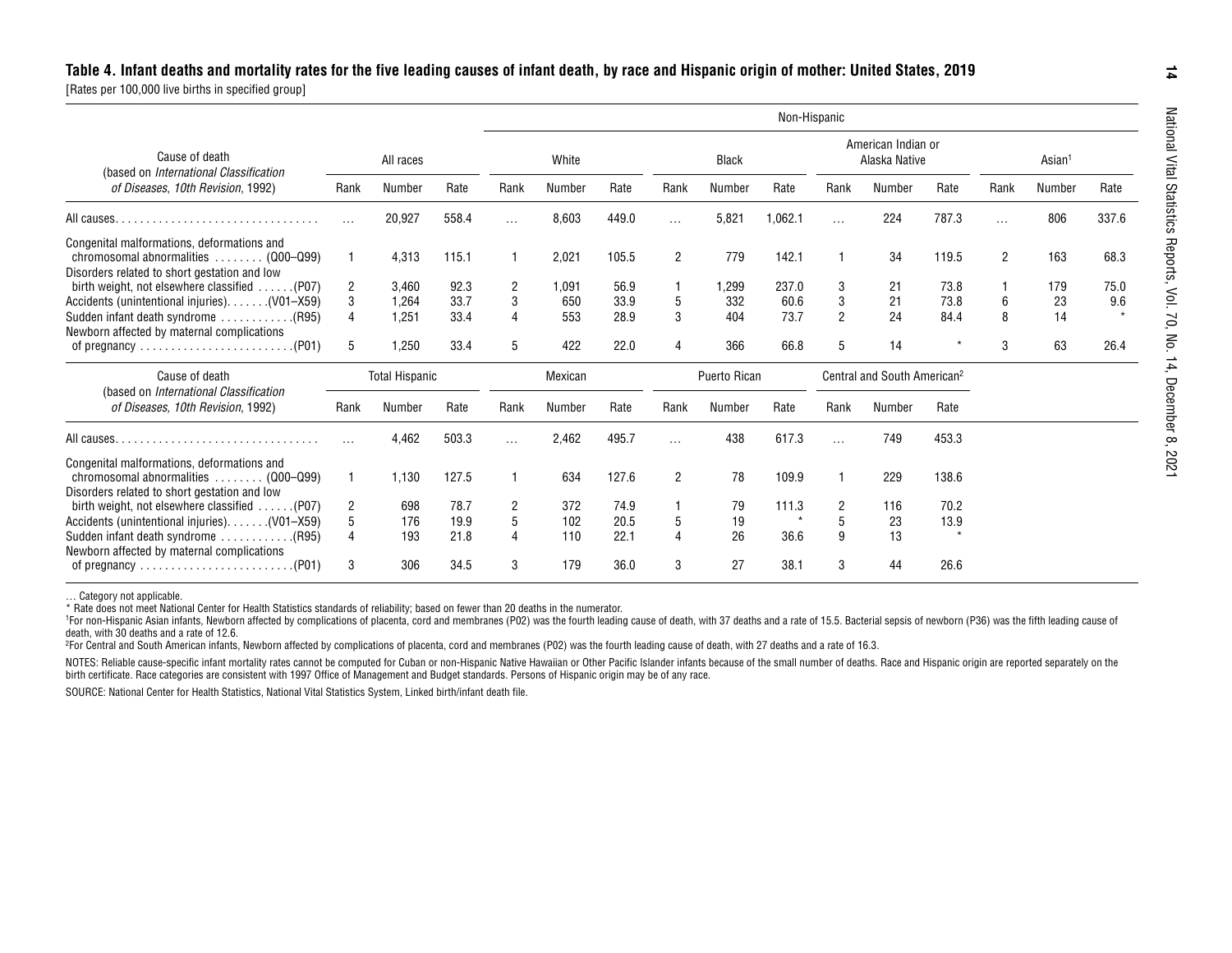### <span id="page-14-0"></span>**Table 5. Infant mortality rate: United States and each state, 2019**

[By place of residence]

| Area                       | Rate | Infant deaths           | Live births |
|----------------------------|------|-------------------------|-------------|
|                            |      | Deaths per 1,000 births |             |
| United States <sup>1</sup> | 5.58 | 20,927                  | 3,747,540   |
|                            | 7.71 | 452                     | 58,615      |
|                            | 4.99 | 49                      | 9,822       |
|                            |      |                         |             |
|                            | 5.43 | 431                     | 79,375      |
|                            | 7.00 | 256                     | 36,564      |
|                            | 4.23 | 1,889                   | 446,479     |
|                            | 4.85 | 305                     | 62,869      |
|                            | 4.38 | 150                     | 34,258      |
|                            | 6.44 | 68                      | 10,562      |
|                            | 4.96 | 45                      | 9,079       |
|                            | 6.10 | 1,342                   | 220,002     |
|                            | 7.02 | 887                     | 126,371     |
|                            | 5.12 | 86                      | 16,797      |
|                            |      |                         |             |
|                            | 4.31 | 95                      | 22,063      |
|                            | 5.67 | 794                     | 140,128     |
|                            | 6.54 | 529                     | 80,859      |
| lowa                       | 5.02 | 189                     | 37,649      |
|                            | 5.42 | 192                     | 35,395      |
|                            | 4.90 | 260                     | 53,069      |
|                            | 7.97 | 470                     | 58,941      |
|                            | 5.43 | 64                      | 11,779      |
| Maryland                   | 5.84 | 410                     | 70,178      |
|                            | 3.73 | 258                     | 69,117      |
|                            |      |                         |             |
|                            | 6.38 | 688                     | 107,886     |
|                            | 4.53 | 299                     | 66,027      |
|                            | 8.71 | 319                     | 36,636      |
|                            | 6.14 | 443                     | 72,127      |
|                            | 4.78 | 53                      | 11,079      |
| Nebraska                   | 4.93 | 122                     | 24,755      |
|                            | 5.67 | 199                     | 35,072      |
| New Hampshire              | 3.21 | 38                      | 11,839      |
| New Jersey                 | 4.22 | 420                     | 99,585      |
|                            |      |                         |             |
|                            | 5.66 | 130                     | 22,960      |
|                            | 4.33 | 959                     | 221,539     |
| North Carolina             | 6.78 | 805                     | 118,725     |
|                            | 7.46 | 78                      | 10,454      |
|                            | 6.89 | 927                     | 134,461     |
| 0klahoma                   | 7.00 | 344                     | 49,143      |
|                            | 4.85 | 203                     | 41,858      |
| Pennsylvania               | 5.93 | 796                     | 134,230     |
|                            | 5.90 | 60                      | 10,175      |
|                            | 6.89 | 393                     | 57,038      |
|                            |      |                         |             |
|                            | 6.99 | 80                      | 11,449      |
| Tennessee                  | 6.96 | 560                     | 80,450      |
|                            | 5.48 | 2,069                   | 377,599     |
|                            | 5.27 | 247                     | 46,826      |
|                            |      | 15                      | 5,361       |
| Virginia                   | 5.81 | 566                     | 97,429      |
| Washington                 | 4.26 | 362                     | 84,895      |
|                            | 6.12 | 111                     | 18,136      |
|                            | 5.86 | 371                     | 63,270      |
|                            | 7.16 | 47                      | 6,565       |
|                            |      |                         |             |
|                            | 6.63 | 135                     | 20,353      |
|                            | 9.87 | 30                      | 3,041       |

\* Rate does not meet National Center for Health Statistics standards of reliability; based on fewer than 20 deaths in the numerator. 1 Does not include Puerto Rico or Guam.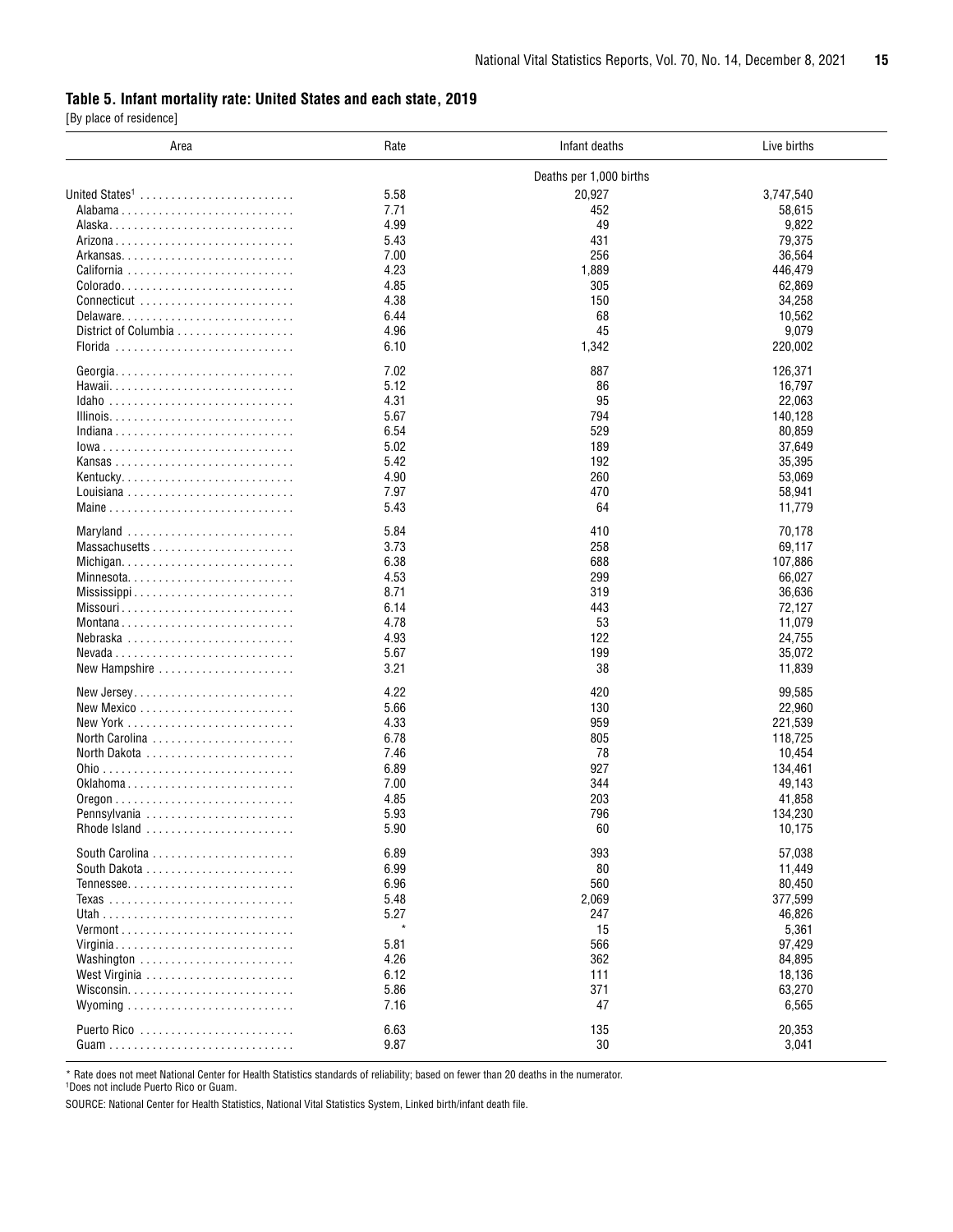# <span id="page-15-0"></span>**Technical Notes**

# **Data source and 2003 revision**

Information on the data source for the linked birth/infant death file is available elsewhere (1). Additionally, further information on the 2003 revision of the birth certificate is available (3); see also the U.S. Standard Certificate of Live Birth (9).

### **Weighting**

In 2019, a record weight was added to the U.S. linked file to compensate for the 0.7% of infant death records that could not be linked to their corresponding birth certificates. The percentage of records linked varied by registration area, ranging from 96.0% through 100.0% (Table). The number of infant deaths in the linked file for the 50 states and District of Columbia (D.C.) was weighted to equal the sum of the linked plus unlinked infant deaths by state of occurrence of birth and age at death (under 7 days, 7–27 days, and 28 days to under 1 year). The addition of the weight reduced the potential for bias in comparing infant mortality rates by maternal and infant characteristics.

The 2019 linked file started with 20,968 infant death records. Of these records, 20,814 were linked; 154 were unlinked because corresponding birth certificates could not be identified. The 20,968 linked and unlinked records contained records of infants whose mothers' usual place of residence was outside of the United States; 41 records were excluded from linked file analyses for a weighted total of 20,927 infant deaths by place of residence for 2019.

# **Comparison of infant mortality data between linked file and vital statistics mortality file**

The overall infant mortality rate of 5.58 from the 2019 period linked file is the same as that from the 2019 vital statistics mortality file (5.58) (10). The number of infant deaths in the linked file (20,814) differs slightly from the number in the mortality file (20,921) (10). Differences in numbers of infant deaths between the two data sources are primarily due to geographic coverage differences. For the vital statistics mortality file, all deaths occurring in the 50 states and D.C. are included regardless of the place of birth of the infant. In contrast, to be included in the U.S. linked file, both the birth and death must occur in the 50 states and D.C. (the territory linked file is a separate file). Weighting of the linked file also may contribute to small differences in numbers and rates by specific variables between these two data sets.

# **Period of gestation**

Beginning with the 2014 data year, the National Center for Health Statistics (NCHS) transitioned to a new standard for estimating the gestational age of the newborn. The new measure—the obstetric estimate of gestation at delivery (OE) replaces the measure based on the date of the last normal menses (11). Accordingly, gestational age data shown in this report are based on OE. National data based on OE data are available only

#### **Table. Percentage of infant deaths linked to corresponding birth records, by state of occurrence of death: United States and each state, 2019**

| Area                                                 | Percent linked by state of<br>occurrence of death |
|------------------------------------------------------|---------------------------------------------------|
| United States <sup>1</sup>                           | 99.3                                              |
|                                                      | 100.0                                             |
|                                                      | 100.0                                             |
|                                                      | 97.4                                              |
|                                                      | 99.6                                              |
|                                                      | 99.1                                              |
| Colorado                                             | 100.0                                             |
| Connecticut                                          | 100.0                                             |
| Delaware                                             | 98.6                                              |
| District of Columbia                                 | 100.0                                             |
| Florida                                              | 100.0                                             |
| Georgia                                              | 99.9                                              |
|                                                      | 100.0                                             |
|                                                      | 100.0                                             |
|                                                      | 99.9                                              |
| Indiana                                              | 99.6                                              |
| lowa                                                 | 100.0                                             |
|                                                      | 100.0                                             |
|                                                      | 99.2                                              |
|                                                      | 100.0                                             |
| Maine                                                | 100.0                                             |
|                                                      |                                                   |
| Maryland                                             | 100.0                                             |
| Massachusetts                                        | 100.0                                             |
|                                                      | 99.6                                              |
| Minnesota                                            | 99.7                                              |
|                                                      | 100.0                                             |
|                                                      | 99.2                                              |
| Montana                                              | 100.0                                             |
| Nebraska $\ldots \ldots \ldots \ldots \ldots \ldots$ | 99.3                                              |
|                                                      | 100.0                                             |
| New Hampshire                                        | 100.0                                             |
| New Jersey                                           | 100.0                                             |
|                                                      | 98.3                                              |
|                                                      | 99.2                                              |
| New York City.                                       | 99.8                                              |
| North Carolina                                       | 100.0                                             |
| North Dakota                                         | 100.0                                             |
|                                                      | 100.0                                             |
|                                                      | 98.8                                              |
|                                                      | 99.5                                              |
| Pennsylvania                                         | 100.0                                             |
|                                                      |                                                   |
| Rhode Island                                         | 100.0                                             |
| South Carolina                                       | 100.0                                             |
|                                                      | 100.0                                             |
| Tennessee                                            | 99.7                                              |
|                                                      | 96.0                                              |
|                                                      | 100.0                                             |
|                                                      | 100.0                                             |
| Virginia                                             | 99.6                                              |
| Washington                                           | 100.0                                             |
| West Virginia                                        | 100.0                                             |
|                                                      | 100.0                                             |
|                                                      | 100.0                                             |
|                                                      |                                                   |

1 Excludes data for Puerto Rico, U.S. Virgin Islands, and Guam.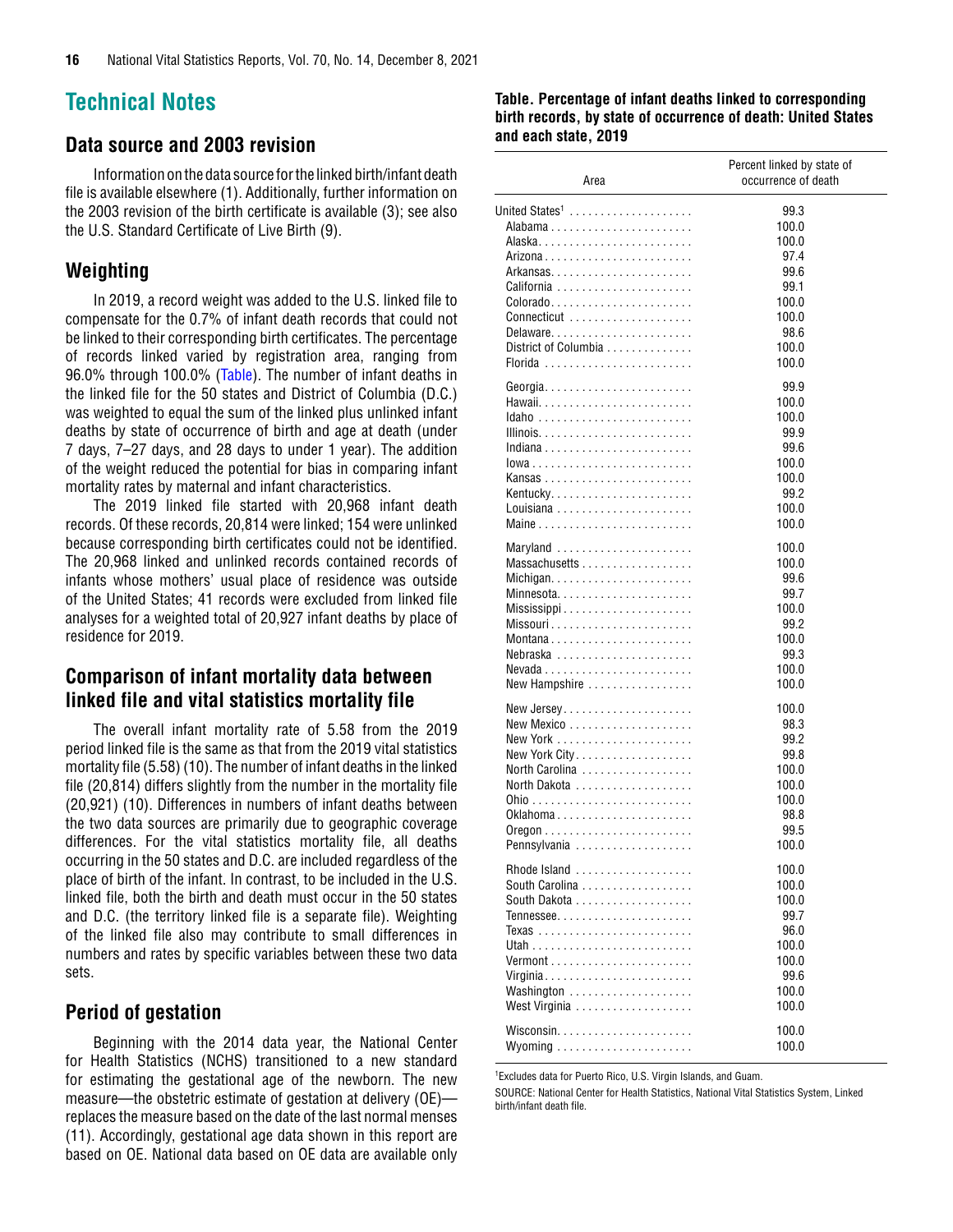from data year 2007 forward. Information on and discussion of the reasons for the change, as well as a detailed comparison of the two measures, are presented elsewhere (11).

# **Sex, birthweight, plurality, and nativity**

Detailed definitions and more information on sex, birthweight, plurality, and nativity are available elsewhere (1,3).

# **Cause-of-death classification**

The mortality statistics presented in this report were compiled in accordance with World Health Organization (WHO) regulations, which specify that member nations classify and code causes of death according to the current revision of the *International Statistical Classification of Diseases* (ICD). ICD provides the basic guidance to code and classify causes of death, details disease classification, and supplies definitions, tabulation lists, the format of the death certificate, and the rules for coding cause of death. Cause-of-death data presented in this report were coded by procedures outlined in annual issues of the *NCHS Instruction Manual* (12,13).

In this report, tabulations of cause-of-death statistics are based solely on the underlying cause of death. Generally, more medical information is reported on death certificates than is directly reflected in the underlying cause of death. This is captured in NCHS multiple cause-of-death statistics (14,15).

# **Tabulation lists and cause-of-death ranking**

The cause-of-death rankings for ICD–10 are based on the "List of 130 Selected Causes of Infant Death." The tabulation lists and rules for ranking leading causes of death are published in the *NCHS Instruction Manual*, *Part 9*, *ICD–10 Cause-of-death Lists for Tabulating Mortality Statistics* (16).

# **Computation of rates**

Information on and discussion of computation of rates (1) is also available from the "User Guide to the 2010 Natality Public Use File" at[: https://ftp.cdc.gov/pub/Health\\_Statistics/NCHS/Dataset\\_](https://ftp.cdc.gov/pub/Health_Statistics/NCHS/Dataset_Documentation/DVS/natality/UserGuide2010.pdf) [Documentation/DVS/natality/UserGuide2010.pdf](https://ftp.cdc.gov/pub/Health_Statistics/NCHS/Dataset_Documentation/DVS/natality/UserGuide2010.pdf).

# **Random variation in infant mortality rates**

For information and discussion on random variation and significance testing for linked data (1), see also the "User Guide to the 2010 Natality Public Use File" at: [https://ftp.cdc.gov/pub/](https://ftp.cdc.gov/pub/Health_Statistics/NCHS/Dataset_Documentation/DVS/natality/UserGuide2010.pdf) [Health\\_Statistics/NCHS/Dataset\\_Documentation/DVS/natality/](https://ftp.cdc.gov/pub/Health_Statistics/NCHS/Dataset_Documentation/DVS/natality/UserGuide2010.pdf) [UserGuide2010.pdf](https://ftp.cdc.gov/pub/Health_Statistics/NCHS/Dataset_Documentation/DVS/natality/UserGuide2010.pdf).

# **Availability of linked file**

Linked file data are available for download from the Vital Statistics Online Data Portal: [https://www.cdc.gov/nchs/data\\_](https://www.cdc.gov/nchs/data_access/vitalstatsonline.htm) [access/vitalstatsonline.htm](https://www.cdc.gov/nchs/data_access/vitalstatsonline.htm). Linked period file data may also be accessed via the Centers for Disease Control and Prevention's Wide-ranging Online Data for Epidemiologic Research (CDC WONDER), available from: [https://wonder.cdc.gov/lbd.html.](https://wonder.cdc.gov/lbd.html)

Beginning with 2005, the public-use file no longer includes geographic detail; such files are available upon special request (see the NCHS Division of Vital Statistics data release policy at: <https://www.cdc.gov/nchs/nvss/nvss-restricted-data.htm>). Data are also available in issues of *Vital and Health Statistics*, *Series 20*; *National Vital Statistics Reports*; and *Data Briefs*, from the NCHS website: <https://www.cdc.gov/nchs/products/index.htm>.